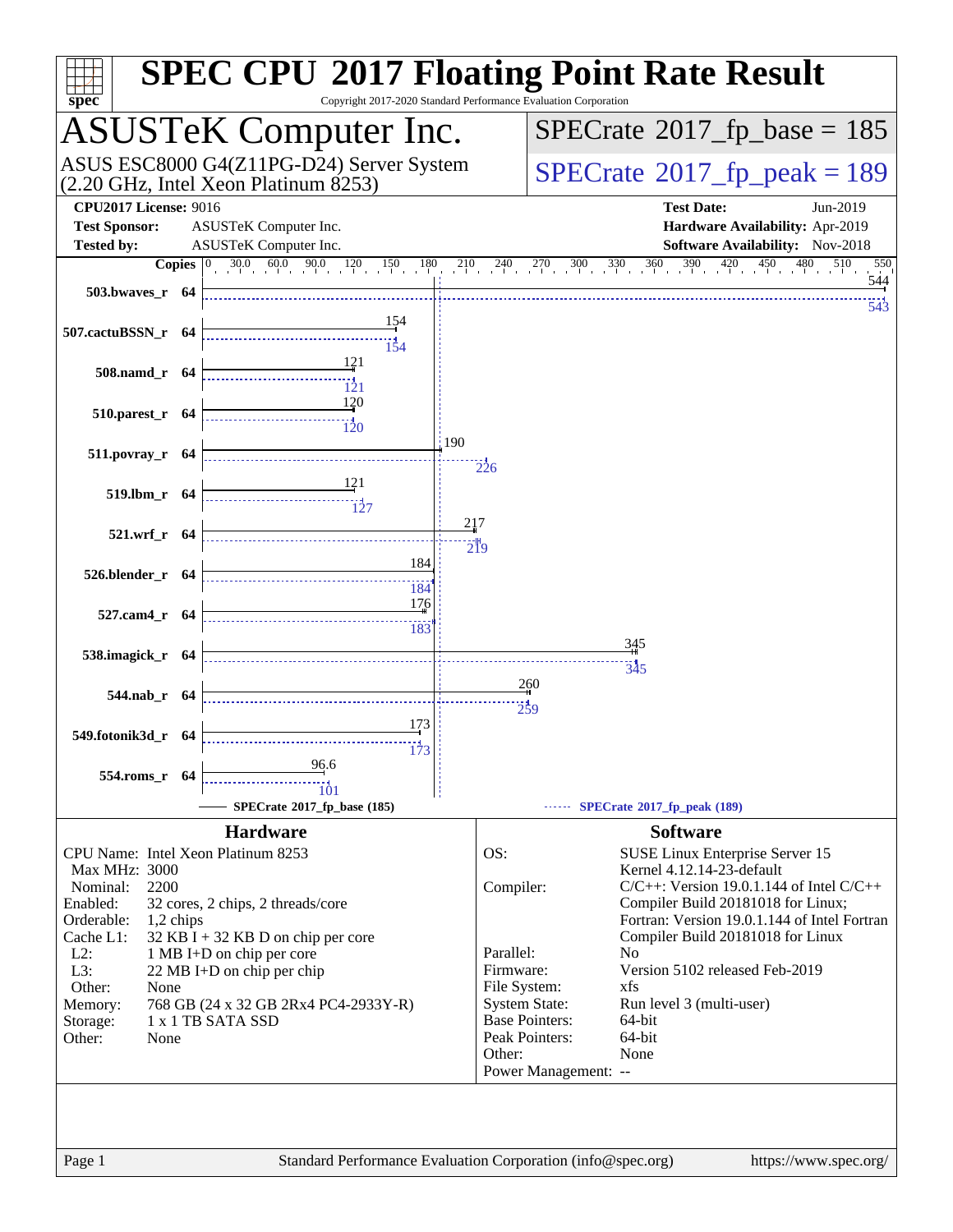

Copyright 2017-2020 Standard Performance Evaluation Corporation

## ASUSTeK Computer Inc.

(2.20 GHz, Intel Xeon Platinum 8253) ASUS ESC8000 G4(Z11PG-D24) Server System  $\sqrt{SPECrate^{\circ}2017\_fp\_peak} = 189$  $\sqrt{SPECrate^{\circ}2017\_fp\_peak} = 189$  $\sqrt{SPECrate^{\circ}2017\_fp\_peak} = 189$ 

 $SPECrate$ <sup>®</sup>[2017\\_fp\\_base =](http://www.spec.org/auto/cpu2017/Docs/result-fields.html#SPECrate2017fpbase) 185

**[Test Sponsor:](http://www.spec.org/auto/cpu2017/Docs/result-fields.html#TestSponsor)** ASUSTeK Computer Inc. **[Hardware Availability:](http://www.spec.org/auto/cpu2017/Docs/result-fields.html#HardwareAvailability)** Apr-2019

**[CPU2017 License:](http://www.spec.org/auto/cpu2017/Docs/result-fields.html#CPU2017License)** 9016 **[Test Date:](http://www.spec.org/auto/cpu2017/Docs/result-fields.html#TestDate)** Jun-2019 **[Tested by:](http://www.spec.org/auto/cpu2017/Docs/result-fields.html#Testedby)** ASUSTeK Computer Inc. **[Software Availability:](http://www.spec.org/auto/cpu2017/Docs/result-fields.html#SoftwareAvailability)** Nov-2018

**[Results Table](http://www.spec.org/auto/cpu2017/Docs/result-fields.html#ResultsTable)**

|                                         | <b>Base</b>   |                |       |                |            |                | <b>Peak</b> |               |                |              |                |              |                |              |
|-----------------------------------------|---------------|----------------|-------|----------------|------------|----------------|-------------|---------------|----------------|--------------|----------------|--------------|----------------|--------------|
| <b>Benchmark</b>                        | <b>Copies</b> | <b>Seconds</b> | Ratio | <b>Seconds</b> | Ratio      | <b>Seconds</b> | Ratio       | <b>Copies</b> | <b>Seconds</b> | <b>Ratio</b> | <b>Seconds</b> | <b>Ratio</b> | <b>Seconds</b> | <b>Ratio</b> |
| 503.bwayes r                            | 64            | 1181           | 543   | 1180           | 544        | 1180           | 544         | 64            | 1182           | 543          | 1181           | 543          | 1182           | 543          |
| 507.cactuBSSN r                         | 64            | 526            | 154   | 527            | 154        | 526            | 154         | 64            | 526            | 154          | 527            | 154          | 527            | 154          |
| $508$ .namd $r$                         | 64            | 507            | 120   | 504            | 121        | 504            | 121         | 64            | 503            | 121          | 502            | 121          | 507            | 120          |
| 510.parest_r                            | 64            | 1388           | 121   | 1396           | 120        | 1398           | 120         | 64            | 1396           | 120          | 1394           | 120          | 1397           | 120          |
| $511.$ povray_r                         | 64            | 785            | 190   | 786            | <u>190</u> | 790            | 189         | 64            | 661            | 226          | 660            | 226          | 661            | 226          |
| 519.lbm r                               | 64            | 557            | 121   | 558            | 121        | 557            | 121         | 64            | 530            | 127          | 531            | 127          | 530            | 127          |
| $521$ .wrf r                            | 64            | 664            | 216   | 662            | 217        | 659            | 218         | 64            | 659            | 218          | 655            | 219          | 649            | 221          |
| 526.blender r                           | 64            | 531            | 184   | 531            | 184        | 531            | 184         | 64            | 531            | 184          | 532            | 183          | 531            | 184          |
| $527$ .cam $4$ r                        | 64            | 629            | 178   | 640            | 175        | 635            | 176         | 64            | 611            | 183          | 605            | 185          | 610            | <u>183</u>   |
| 538.imagick_r                           | 64            | 465            | 342   | 460            | 346        | 462            | 345         | 64            | 460            | 346          | 462            | 345          | 461            | 345          |
| 544.nab r                               | 64            | 417            | 259   | 413            | 261        | 414            | 260         | 64            | 416            | 259          | 415            | 259          | 415            | 259          |
| 549.fotonik3d r                         | 64            | 1440           | 173   | 1443           | 173        | 1442           | 173         | 64            | 1439           | 173          | 1441           | 173          | 1441           | <u>173</u>   |
| $554$ .roms r                           | 64            | 1052           | 96.6  | 1054           | 96.5       | 1053           | 96.6        | 64            | 1009           | <b>101</b>   | 1009           | 101          | 1010           | 101          |
| $SPECrate^{\circ}2017$ fp base =<br>185 |               |                |       |                |            |                |             |               |                |              |                |              |                |              |

**[SPECrate](http://www.spec.org/auto/cpu2017/Docs/result-fields.html#SPECrate2017fppeak)[2017\\_fp\\_peak =](http://www.spec.org/auto/cpu2017/Docs/result-fields.html#SPECrate2017fppeak) 189**

Results appear in the [order in which they were run.](http://www.spec.org/auto/cpu2017/Docs/result-fields.html#RunOrder) Bold underlined text [indicates a median measurement.](http://www.spec.org/auto/cpu2017/Docs/result-fields.html#Median)

#### **[Submit Notes](http://www.spec.org/auto/cpu2017/Docs/result-fields.html#SubmitNotes)**

 The numactl mechanism was used to bind copies to processors. The config file option 'submit' was used to generate numactl commands to bind each copy to a specific processor. For details, please see the config file.

#### **[Operating System Notes](http://www.spec.org/auto/cpu2017/Docs/result-fields.html#OperatingSystemNotes)**

Stack size set to unlimited using "ulimit -s unlimited"

#### **[General Notes](http://www.spec.org/auto/cpu2017/Docs/result-fields.html#GeneralNotes)**

Environment variables set by runcpu before the start of the run: LD\_LIBRARY\_PATH = "/spec2017/lib/ia32:/spec2017/lib/intel64"

 Binaries compiled on a system with 1x Intel Core i9-7900X CPU + 32GB RAM memory using Redhat Enterprise Linux 7.5 Transparent Huge Pages enabled by default Prior to runcpu invocation Filesystem page cache synced and cleared with: sync; echo 3> /proc/sys/vm/drop\_caches runcpu command invoked through numactl i.e.: numactl --interleave=all runcpu <etc> NA: The test sponsor attests, as of date of publication, that CVE-2017-5754 (Meltdown) is mitigated in the system as tested and documented.

**(Continued on next page)**

| Standard Performance Evaluation Corporation (info@spec.org)<br>Page 2 | https://www.spec.org/ |
|-----------------------------------------------------------------------|-----------------------|
|-----------------------------------------------------------------------|-----------------------|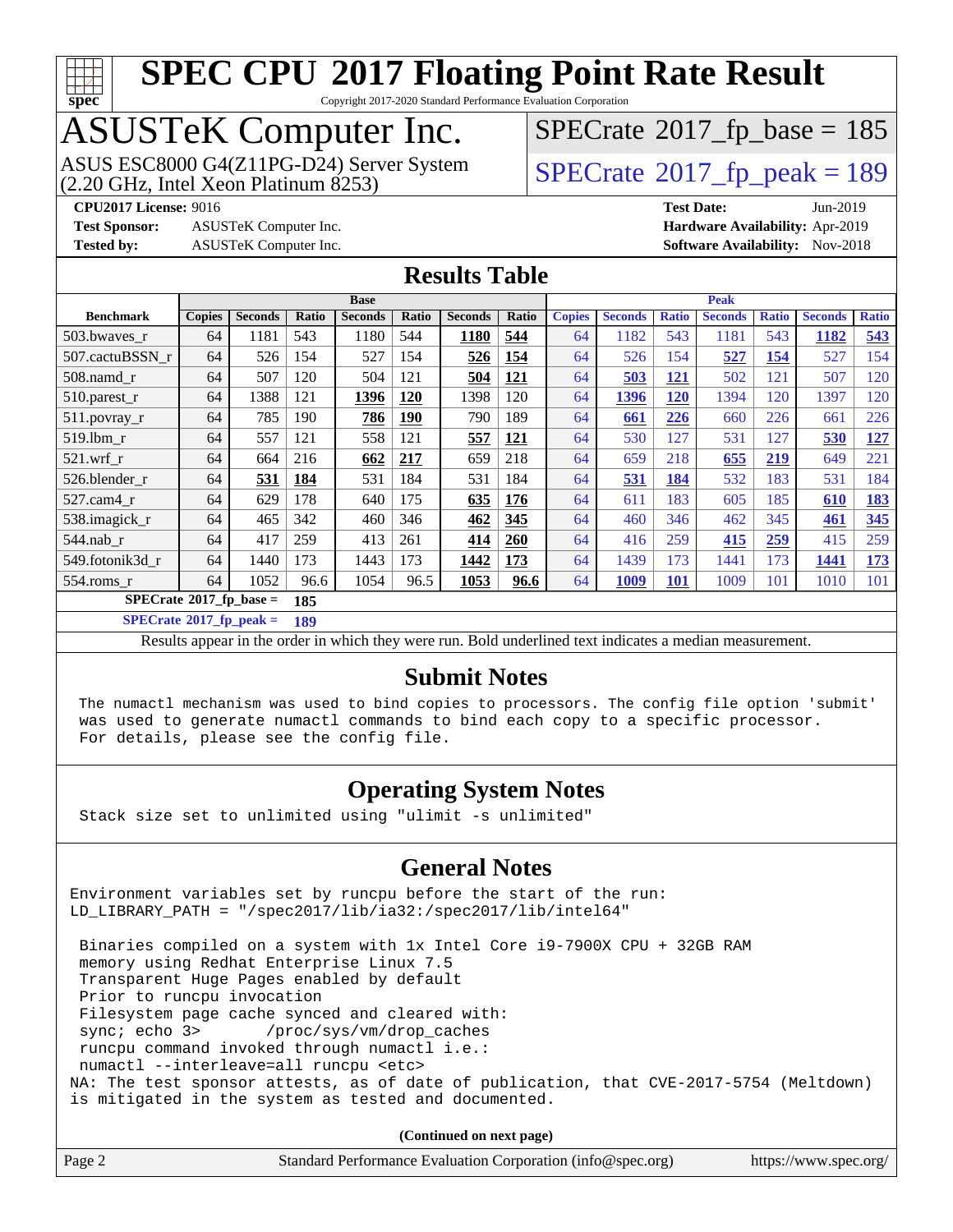

Copyright 2017-2020 Standard Performance Evaluation Corporation

#### ASUSTeK Computer Inc.

(2.20 GHz, Intel Xeon Platinum 8253) ASUS ESC8000 G4(Z11PG-D24) Server System  $\vert$  [SPECrate](http://www.spec.org/auto/cpu2017/Docs/result-fields.html#SPECrate2017fppeak)®[2017\\_fp\\_peak = 1](http://www.spec.org/auto/cpu2017/Docs/result-fields.html#SPECrate2017fppeak)89

 $SPECTate$ <sup>®</sup>[2017\\_fp\\_base =](http://www.spec.org/auto/cpu2017/Docs/result-fields.html#SPECrate2017fpbase) 185

**[Test Sponsor:](http://www.spec.org/auto/cpu2017/Docs/result-fields.html#TestSponsor)** ASUSTeK Computer Inc. **[Hardware Availability:](http://www.spec.org/auto/cpu2017/Docs/result-fields.html#HardwareAvailability)** Apr-2019 **[Tested by:](http://www.spec.org/auto/cpu2017/Docs/result-fields.html#Testedby)** ASUSTeK Computer Inc. **[Software Availability:](http://www.spec.org/auto/cpu2017/Docs/result-fields.html#SoftwareAvailability)** Nov-2018

**[CPU2017 License:](http://www.spec.org/auto/cpu2017/Docs/result-fields.html#CPU2017License)** 9016 **[Test Date:](http://www.spec.org/auto/cpu2017/Docs/result-fields.html#TestDate)** Jun-2019

#### **[General Notes \(Continued\)](http://www.spec.org/auto/cpu2017/Docs/result-fields.html#GeneralNotes)**

Yes: The test sponsor attests, as of date of publication, that CVE-2017-5753 (Spectre variant 1) is mitigated in the system as tested and documented. Yes: The test sponsor attests, as of date of publication, that CVE-2017-5715 (Spectre variant 2) is mitigated in the system as tested and documented.

#### **[Platform Notes](http://www.spec.org/auto/cpu2017/Docs/result-fields.html#PlatformNotes)**

Page 3 Standard Performance Evaluation Corporation [\(info@spec.org\)](mailto:info@spec.org) <https://www.spec.org/> BIOS Configuration: VT-d = Disabled Patrol Scrub = Disabled ENERGY\_PERF\_BIAS\_CFG mode = performance SNC = Enabled IMC interleaving = 1-way Engine Boost = Level3(Max) Enforce POR = Disable Memory Frequency = 2933 LLC dead line allc = Disabled SR-IOV Support = Disabled CSM Support = Disabled Sysinfo program /spec2017/bin/sysinfo Rev: r5974 of 2018-05-19 9bcde8f2999c33d61f64985e45859ea9 running on linux-gh78 Tue Jun 18 11:12:24 2019 SUT (System Under Test) info as seen by some common utilities. For more information on this section, see <https://www.spec.org/cpu2017/Docs/config.html#sysinfo> From /proc/cpuinfo model name : Intel(R) Xeon(R) Platinum 8253 CPU @ 2.20GHz 2 "physical id"s (chips) 64 "processors" cores, siblings (Caution: counting these is hw and system dependent. The following excerpts from /proc/cpuinfo might not be reliable. Use with caution.) cpu cores : 16 siblings : 32 physical 0: cores 0 1 2 3 4 5 6 7 8 9 10 11 12 13 14 15 physical 1: cores 0 1 2 3 4 5 6 7 8 9 10 11 12 13 14 15 From lscpu: Architecture: x86\_64 CPU op-mode(s): 32-bit, 64-bit Byte Order: Little Endian  $CPU(s):$  64 On-line CPU(s) list: 0-63 Thread(s) per core: 2 Core(s) per socket: 16 **(Continued on next page)**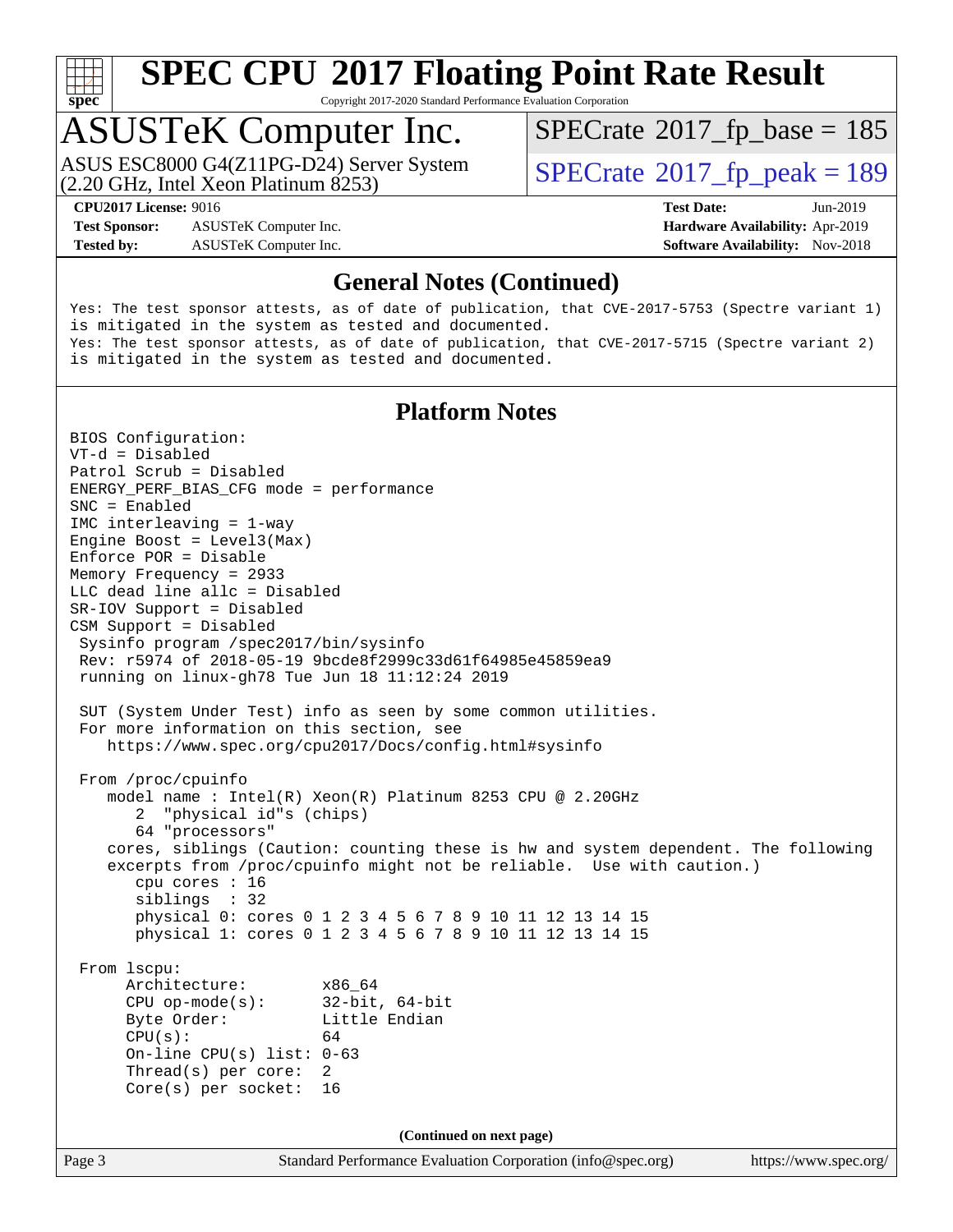

Copyright 2017-2020 Standard Performance Evaluation Corporation

## ASUSTeK Computer Inc.

ASUS ESC8000 G4(Z11PG-D24) Server System  $(2.20 \text{ GHz}, \text{ Intel Xeon Platinum } 8253)$   $\text{SPECrate} \textcircled{2017\_fp\_peak} = 189$  $\text{SPECrate} \textcircled{2017\_fp\_peak} = 189$  $\text{SPECrate} \textcircled{2017\_fp\_peak} = 189$ 

 $SPECrate$ <sup>®</sup>[2017\\_fp\\_base =](http://www.spec.org/auto/cpu2017/Docs/result-fields.html#SPECrate2017fpbase) 185

**[Test Sponsor:](http://www.spec.org/auto/cpu2017/Docs/result-fields.html#TestSponsor)** ASUSTeK Computer Inc. **[Hardware Availability:](http://www.spec.org/auto/cpu2017/Docs/result-fields.html#HardwareAvailability)** Apr-2019 **[Tested by:](http://www.spec.org/auto/cpu2017/Docs/result-fields.html#Testedby)** ASUSTeK Computer Inc. **[Software Availability:](http://www.spec.org/auto/cpu2017/Docs/result-fields.html#SoftwareAvailability)** Nov-2018

**[CPU2017 License:](http://www.spec.org/auto/cpu2017/Docs/result-fields.html#CPU2017License)** 9016 **[Test Date:](http://www.spec.org/auto/cpu2017/Docs/result-fields.html#TestDate)** Jun-2019

#### **[Platform Notes \(Continued\)](http://www.spec.org/auto/cpu2017/Docs/result-fields.html#PlatformNotes)**

| Socket(s):                                        | 2                                                                                    |  |  |  |  |  |  |
|---------------------------------------------------|--------------------------------------------------------------------------------------|--|--|--|--|--|--|
| NUMA $node(s):$                                   | 4                                                                                    |  |  |  |  |  |  |
| Vendor ID:                                        | GenuineIntel                                                                         |  |  |  |  |  |  |
| CPU family:                                       | 6                                                                                    |  |  |  |  |  |  |
| Model:                                            | 85                                                                                   |  |  |  |  |  |  |
| Model name:                                       | $Intel(R)$ Xeon $(R)$ Platinum 8253 CPU @ 2.20GHz                                    |  |  |  |  |  |  |
| Stepping:                                         | 6                                                                                    |  |  |  |  |  |  |
| CPU MHz:                                          | 2200.000                                                                             |  |  |  |  |  |  |
| $CPU$ max $MHz$ :<br>CPU min MHz:                 | 3000.0000                                                                            |  |  |  |  |  |  |
| BogoMIPS:                                         | 1000.0000<br>4400.00                                                                 |  |  |  |  |  |  |
| Virtualization:                                   | $VT - x$                                                                             |  |  |  |  |  |  |
| L1d cache:                                        | 32K                                                                                  |  |  |  |  |  |  |
| Lli cache:                                        | 32K                                                                                  |  |  |  |  |  |  |
| $L2$ cache:                                       | 1024K                                                                                |  |  |  |  |  |  |
| L3 cache:                                         | 22528K                                                                               |  |  |  |  |  |  |
| NUMA $node0$ $CPU(s):$                            | 0-3,8-11,32-35,40-43                                                                 |  |  |  |  |  |  |
| NUMA $node1$ $CPU(s):$                            | 4-7,12-15,36-39,44-47                                                                |  |  |  |  |  |  |
| NUMA $node2$ $CPU(s):$                            | 16-19, 24-27, 48-51, 56-59                                                           |  |  |  |  |  |  |
| NUMA $node3$ $CPU(s):$                            | $20 - 23, 28 - 31, 52 - 55, 60 - 63$                                                 |  |  |  |  |  |  |
| Flaqs:                                            | fpu vme de pse tsc msr pae mce cx8 apic sep mtrr pge mca cmov                        |  |  |  |  |  |  |
|                                                   | pat pse36 clflush dts acpi mmx fxsr sse sse2 ss ht tm pbe syscall nx pdpe1gb rdtscp  |  |  |  |  |  |  |
|                                                   | lm constant_tsc art arch_perfmon pebs bts rep_good nopl xtopology nonstop_tsc cpuid  |  |  |  |  |  |  |
|                                                   | aperfmperf tsc_known_freq pni pclmulqdq dtes64 monitor ds_cpl vmx smx est tm2 ssse3  |  |  |  |  |  |  |
|                                                   | sdbg fma cx16 xtpr pdcm pcid dca sse4_1 sse4_2 x2apic movbe popcnt                   |  |  |  |  |  |  |
|                                                   | tsc_deadline_timer aes xsave avx f16c rdrand lahf_lm abm 3dnowprefetch cpuid_fault   |  |  |  |  |  |  |
|                                                   | epb cat_13 cdp_13 invpcid_single mba tpr_shadow vnmi flexpriority ept vpid fsgsbase  |  |  |  |  |  |  |
|                                                   | tsc_adjust bmil hle avx2 smep bmi2 erms invpcid rtm cqm mpx rdt_a avx512f avx512dq   |  |  |  |  |  |  |
|                                                   | rdseed adx smap clflushopt clwb intel_pt avx512cd avx512bw avx512vl xsaveopt xsavec  |  |  |  |  |  |  |
|                                                   | xgetbvl xsaves cqm_llc cqm_occup_llc cqm_mbm_total cqm_mbm_local ibpb ibrs stibp     |  |  |  |  |  |  |
|                                                   | dtherm ida arat pln pts hwp hwp_act_window hwp_epp hwp_pkg_req pku ospke avx512_vnni |  |  |  |  |  |  |
| arch_capabilities ssbd                            |                                                                                      |  |  |  |  |  |  |
|                                                   |                                                                                      |  |  |  |  |  |  |
| /proc/cpuinfo cache data<br>cache size : 22528 KB |                                                                                      |  |  |  |  |  |  |
|                                                   |                                                                                      |  |  |  |  |  |  |
|                                                   | From numactl --hardware WARNING: a numactl 'node' might or might not correspond to a |  |  |  |  |  |  |
| physical chip.                                    |                                                                                      |  |  |  |  |  |  |
| $available: 4 nodes (0-3)$                        |                                                                                      |  |  |  |  |  |  |
|                                                   | node 0 cpus: 0 1 2 3 8 9 10 11 32 33 34 35 40 41 42 43                               |  |  |  |  |  |  |
| node 0 size: 192062 MB                            |                                                                                      |  |  |  |  |  |  |
| node 0 free: 191702 MB                            |                                                                                      |  |  |  |  |  |  |
|                                                   | node 1 cpus: 4 5 6 7 12 13 14 15 36 37 38 39 44 45 46 47                             |  |  |  |  |  |  |
| node 1 size: 193512 MB                            |                                                                                      |  |  |  |  |  |  |
| node 1 free: 193235 MB                            |                                                                                      |  |  |  |  |  |  |
|                                                   | node 2 cpus: 16 17 18 19 24 25 26 27 48 49 50 51 56 57 58 59                         |  |  |  |  |  |  |
| node 2 size: 193483 MB                            |                                                                                      |  |  |  |  |  |  |
|                                                   |                                                                                      |  |  |  |  |  |  |
|                                                   | (Continued on next page)                                                             |  |  |  |  |  |  |

Page 4 Standard Performance Evaluation Corporation [\(info@spec.org\)](mailto:info@spec.org) <https://www.spec.org/>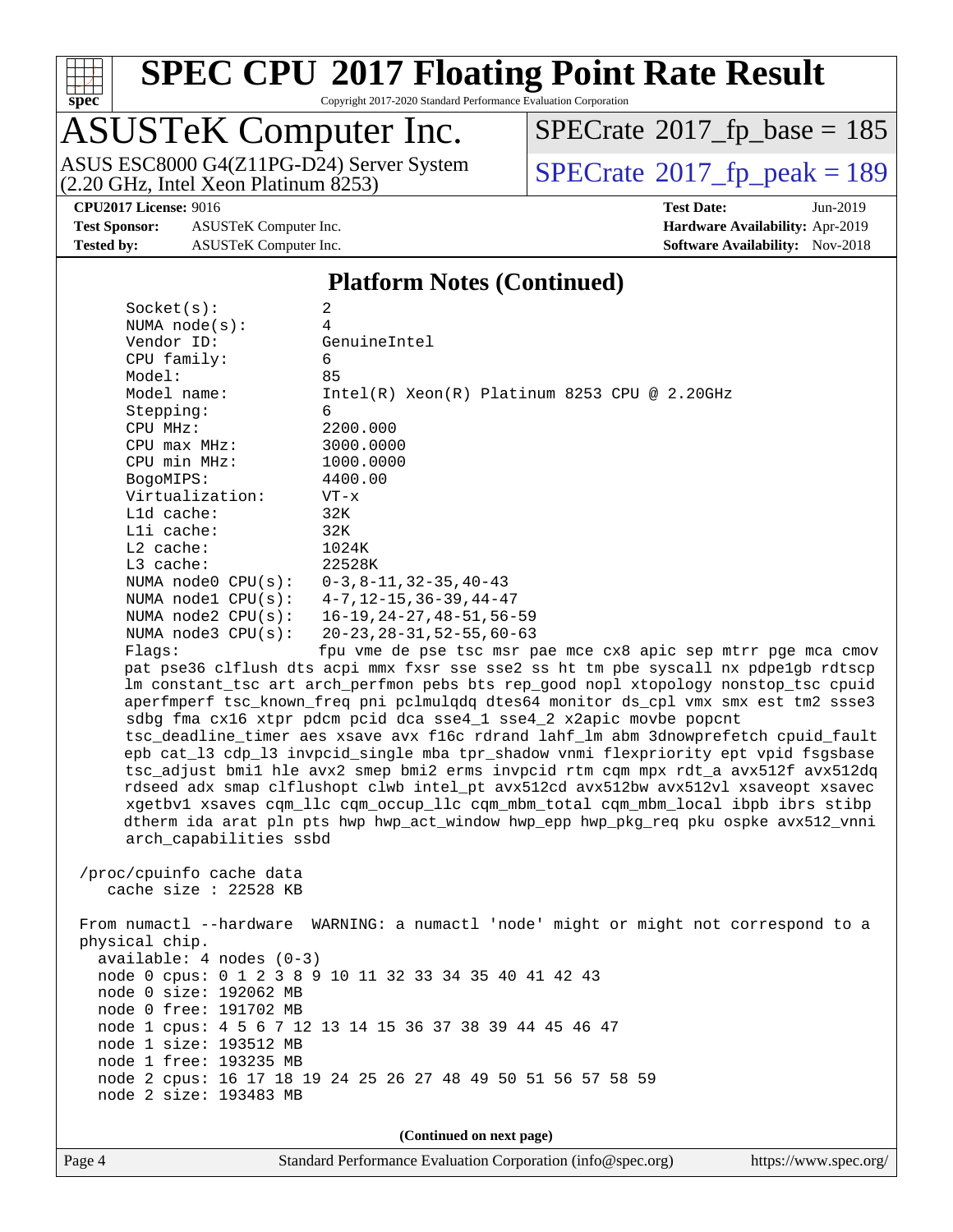

Copyright 2017-2020 Standard Performance Evaluation Corporation

# ASUSTeK Computer Inc.<br>ASUS ESC8000 G4(Z11PG-D24) Server System

(2.20 GHz, Intel Xeon Platinum 8253)

 $SPECTate$ <sup>®</sup>[2017\\_fp\\_base =](http://www.spec.org/auto/cpu2017/Docs/result-fields.html#SPECrate2017fpbase) 185

**[Test Sponsor:](http://www.spec.org/auto/cpu2017/Docs/result-fields.html#TestSponsor)** ASUSTeK Computer Inc. **[Hardware Availability:](http://www.spec.org/auto/cpu2017/Docs/result-fields.html#HardwareAvailability)** Apr-2019 **[Tested by:](http://www.spec.org/auto/cpu2017/Docs/result-fields.html#Testedby)** ASUSTeK Computer Inc. **[Software Availability:](http://www.spec.org/auto/cpu2017/Docs/result-fields.html#SoftwareAvailability)** Nov-2018

 $SPECTate<sup>®</sup>2017<sub>fr</sub>peak = 189$ 

**[CPU2017 License:](http://www.spec.org/auto/cpu2017/Docs/result-fields.html#CPU2017License)** 9016 **[Test Date:](http://www.spec.org/auto/cpu2017/Docs/result-fields.html#TestDate)** Jun-2019

#### **[Platform Notes \(Continued\)](http://www.spec.org/auto/cpu2017/Docs/result-fields.html#PlatformNotes)**

 node 2 free: 193147 MB node 3 cpus: 20 21 22 23 28 29 30 31 52 53 54 55 60 61 62 63 node 3 size: 193507 MB node 3 free: 193208 MB node distances: node 0 1 2 3 0: 10 11 21 21 1: 11 10 21 21 2: 21 21 10 11 3: 21 21 11 10 From /proc/meminfo MemTotal: 791107364 kB HugePages\_Total: 0 Hugepagesize: 2048 kB From /etc/\*release\* /etc/\*version\* os-release: NAME="SLES" VERSION="15" VERSION\_ID="15" PRETTY\_NAME="SUSE Linux Enterprise Server 15" ID="sles" ID\_LIKE="suse" ANSI\_COLOR="0;32" CPE\_NAME="cpe:/o:suse:sles:15" uname -a: Linux linux-gh78 4.12.14-23-default #1 SMP Tue May 29 21:04:44 UTC 2018 (cd0437b) x86\_64 x86\_64 x86\_64 GNU/Linux Kernel self-reported vulnerability status: CVE-2017-5754 (Meltdown): Not affected CVE-2017-5753 (Spectre variant 1): Mitigation: \_\_user pointer sanitization CVE-2017-5715 (Spectre variant 2): Mitigation: Indirect Branch Restricted Speculation, IBPB, IBRS\_FW run-level 3 Jun 18 11:11 SPEC is set to: /spec2017 Filesystem Type Size Used Avail Use% Mounted on /dev/sda4 xfs 929G 11G 919G 2% / Additional information from dmidecode follows. WARNING: Use caution when you interpret this section. The 'dmidecode' program reads system data which is "intended to allow hardware to be accurately determined", but the intent may not be met, as there are **(Continued on next page)**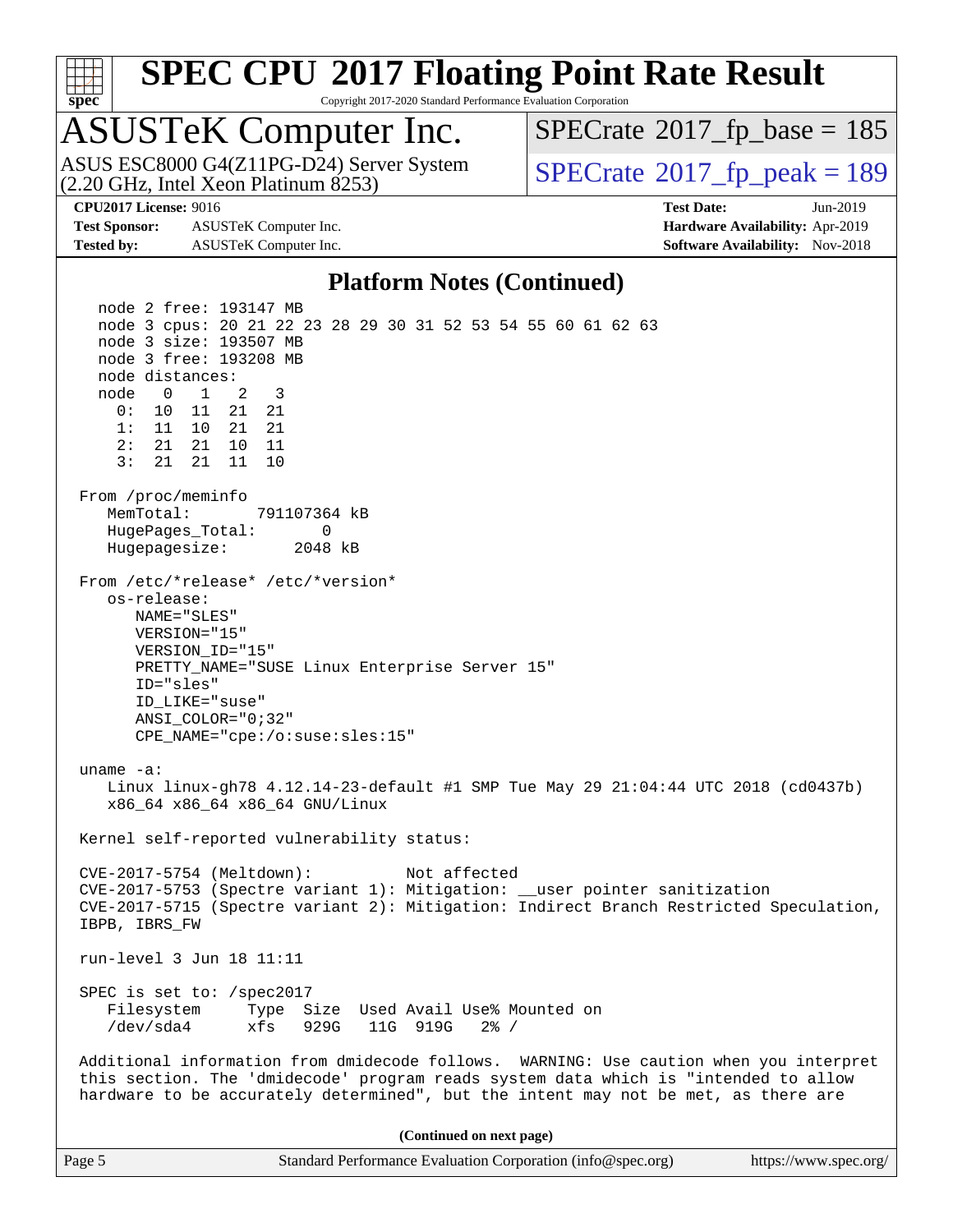

Copyright 2017-2020 Standard Performance Evaluation Corporation

#### ASUSTeK Computer Inc.

(2.20 GHz, Intel Xeon Platinum 8253) ASUS ESC8000 G4(Z11PG-D24) Server System  $\sqrt{SPECrate^{\circ}2017\_fp\_peak} = 189$  $\sqrt{SPECrate^{\circ}2017\_fp\_peak} = 189$  $\sqrt{SPECrate^{\circ}2017\_fp\_peak} = 189$ 

 $SPECrate$ <sup>®</sup>[2017\\_fp\\_base =](http://www.spec.org/auto/cpu2017/Docs/result-fields.html#SPECrate2017fpbase) 185

**[Test Sponsor:](http://www.spec.org/auto/cpu2017/Docs/result-fields.html#TestSponsor)** ASUSTeK Computer Inc. **[Hardware Availability:](http://www.spec.org/auto/cpu2017/Docs/result-fields.html#HardwareAvailability)** Apr-2019 **[Tested by:](http://www.spec.org/auto/cpu2017/Docs/result-fields.html#Testedby)** ASUSTeK Computer Inc. **[Software Availability:](http://www.spec.org/auto/cpu2017/Docs/result-fields.html#SoftwareAvailability)** Nov-2018

**[CPU2017 License:](http://www.spec.org/auto/cpu2017/Docs/result-fields.html#CPU2017License)** 9016 **[Test Date:](http://www.spec.org/auto/cpu2017/Docs/result-fields.html#TestDate)** Jun-2019

#### **[Platform Notes \(Continued\)](http://www.spec.org/auto/cpu2017/Docs/result-fields.html#PlatformNotes)**

 frequent changes to hardware, firmware, and the "DMTF SMBIOS" standard. BIOS American Megatrends Inc. 5102 02/11/2019 Memory: 24x Samsung M393A4K40CB2-CVF 32 GB 2 rank 2933, configured at 2934

(End of data from sysinfo program)

#### **[Compiler Version Notes](http://www.spec.org/auto/cpu2017/Docs/result-fields.html#CompilerVersionNotes)**

| C                                                                                                                 | 519.1bm_r(base, peak) 538.imagick_r(base, peak)<br>544.nab_r(base, peak)                                                                    |  |  |  |  |  |  |
|-------------------------------------------------------------------------------------------------------------------|---------------------------------------------------------------------------------------------------------------------------------------------|--|--|--|--|--|--|
| Intel(R) C Intel(R) 64 Compiler for applications running on Intel(R) 64,<br>Version 19.0.1.144 Build 20181018     |                                                                                                                                             |  |  |  |  |  |  |
|                                                                                                                   | Copyright (C) 1985-2018 Intel Corporation. All rights reserved.                                                                             |  |  |  |  |  |  |
|                                                                                                                   |                                                                                                                                             |  |  |  |  |  |  |
| $C++$                                                                                                             | 508.namd_r(base, peak) 510.parest_r(base, peak)                                                                                             |  |  |  |  |  |  |
|                                                                                                                   | Intel(R) $C++$ Intel(R) 64 Compiler for applications running on Intel(R) 64,<br>Version 19.0.1.144 Build 20181018                           |  |  |  |  |  |  |
|                                                                                                                   | Copyright (C) 1985-2018 Intel Corporation. All rights reserved.<br>--------------------                                                     |  |  |  |  |  |  |
|                                                                                                                   |                                                                                                                                             |  |  |  |  |  |  |
|                                                                                                                   | C++, C $ 511.povray_r(base, peak) 526.blender_r(base, peak)$                                                                                |  |  |  |  |  |  |
| Intel(R) $C++$ Intel(R) 64 Compiler for applications running on Intel(R) 64,<br>Version 19.0.1.144 Build 20181018 |                                                                                                                                             |  |  |  |  |  |  |
| Copyright (C) 1985-2018 Intel Corporation. All rights reserved.                                                   |                                                                                                                                             |  |  |  |  |  |  |
| Intel(R) C Intel(R) 64 Compiler for applications running on Intel(R) 64,<br>Version 19.0.1.144 Build 20181018     |                                                                                                                                             |  |  |  |  |  |  |
|                                                                                                                   | Copyright (C) 1985-2018 Intel Corporation. All rights reserved.                                                                             |  |  |  |  |  |  |
|                                                                                                                   |                                                                                                                                             |  |  |  |  |  |  |
|                                                                                                                   | C++, C, Fortran   507.cactuBSSN_r(base, peak)                                                                                               |  |  |  |  |  |  |
|                                                                                                                   | Intel(R) $C++$ Intel(R) 64 Compiler for applications running on Intel(R) 64,<br>Version 19.0.1.144 Build 20181018                           |  |  |  |  |  |  |
|                                                                                                                   | Copyright (C) 1985-2018 Intel Corporation. All rights reserved.<br>Intel(R) C Intel(R) 64 Compiler for applications running on Intel(R) 64, |  |  |  |  |  |  |
|                                                                                                                   | Version 19.0.1.144 Build 20181018<br>Copyright (C) 1985-2018 Intel Corporation. All rights reserved.                                        |  |  |  |  |  |  |
|                                                                                                                   | (Continued on next page)                                                                                                                    |  |  |  |  |  |  |
|                                                                                                                   |                                                                                                                                             |  |  |  |  |  |  |

Page 6 Standard Performance Evaluation Corporation [\(info@spec.org\)](mailto:info@spec.org) <https://www.spec.org/>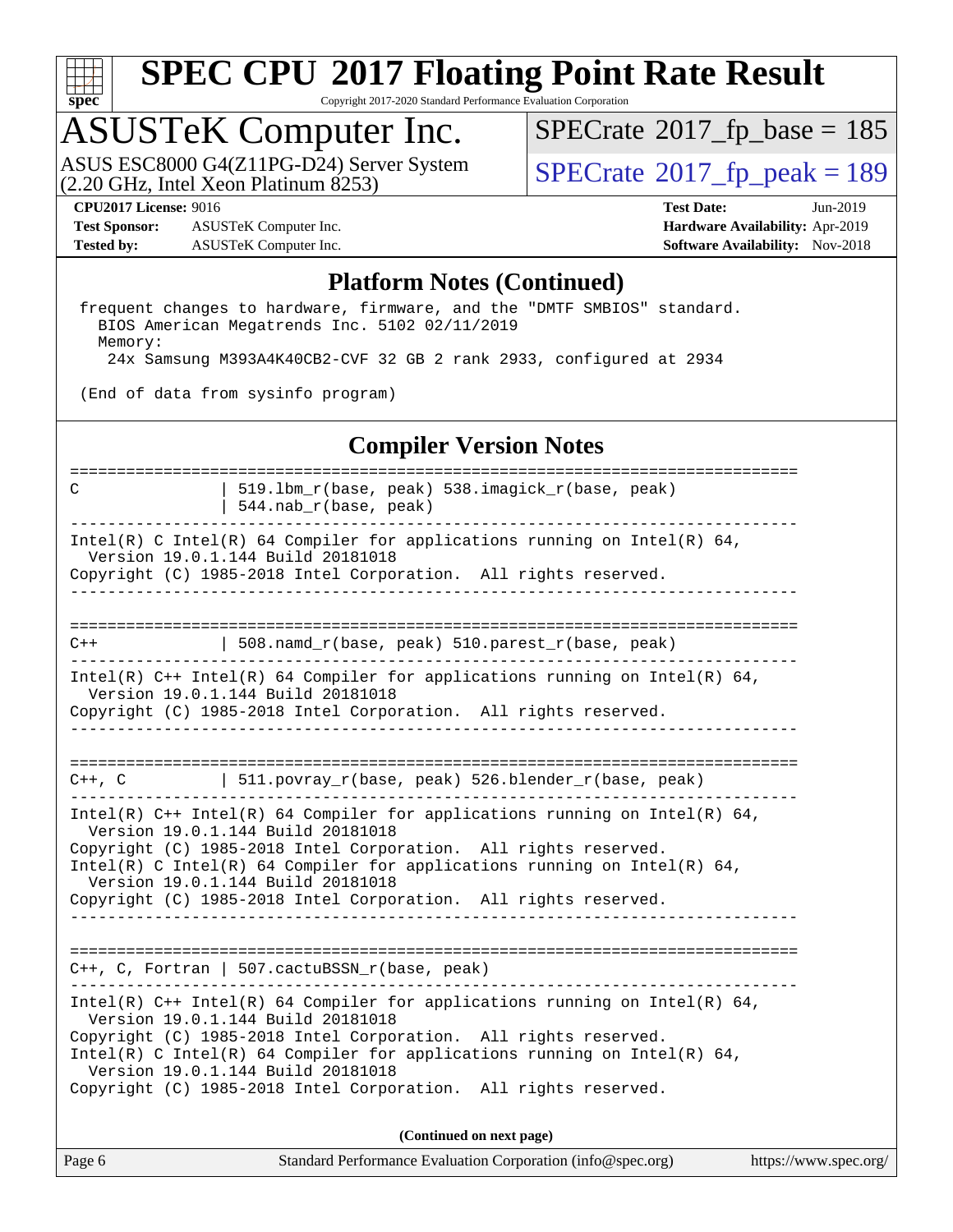

Copyright 2017-2020 Standard Performance Evaluation Corporation

# ASUSTeK Computer Inc.<br>ASUS ESC8000 G4(Z11PG-D24) Server System

(2.20 GHz, Intel Xeon Platinum 8253)

 $SPECrate$ <sup>®</sup>[2017\\_fp\\_base =](http://www.spec.org/auto/cpu2017/Docs/result-fields.html#SPECrate2017fpbase) 185

 $SPECTate@2017_fp\_peak = 189$ 

**[Test Sponsor:](http://www.spec.org/auto/cpu2017/Docs/result-fields.html#TestSponsor)** ASUSTeK Computer Inc. **[Hardware Availability:](http://www.spec.org/auto/cpu2017/Docs/result-fields.html#HardwareAvailability)** Apr-2019 **[Tested by:](http://www.spec.org/auto/cpu2017/Docs/result-fields.html#Testedby)** ASUSTeK Computer Inc. **[Software Availability:](http://www.spec.org/auto/cpu2017/Docs/result-fields.html#SoftwareAvailability)** Nov-2018

**[CPU2017 License:](http://www.spec.org/auto/cpu2017/Docs/result-fields.html#CPU2017License)** 9016 **[Test Date:](http://www.spec.org/auto/cpu2017/Docs/result-fields.html#TestDate)** Jun-2019

#### **[Compiler Version Notes \(Continued\)](http://www.spec.org/auto/cpu2017/Docs/result-fields.html#CompilerVersionNotes)**

|                                                                                                                                                                                                                                                                                                                                                                            | Intel(R) Fortran Intel(R) 64 Compiler for applications running on Intel(R)<br>64, Version 19.0.1.144 Build 20181018<br>Copyright (C) 1985-2018 Intel Corporation. All rights reserved. |  |  |  |  |  |  |
|----------------------------------------------------------------------------------------------------------------------------------------------------------------------------------------------------------------------------------------------------------------------------------------------------------------------------------------------------------------------------|----------------------------------------------------------------------------------------------------------------------------------------------------------------------------------------|--|--|--|--|--|--|
|                                                                                                                                                                                                                                                                                                                                                                            |                                                                                                                                                                                        |  |  |  |  |  |  |
| Fortran                                                                                                                                                                                                                                                                                                                                                                    | 503.bwaves $r(base, peak)$ 549.fotonik3d $r(base, peak)$<br>554.roms_r(base, peak)                                                                                                     |  |  |  |  |  |  |
| $Intel(R)$ Fortran Intel(R) 64 Compiler for applications running on Intel(R)<br>64, Version 19.0.1.144 Build 20181018<br>Copyright (C) 1985-2018 Intel Corporation. All rights reserved.                                                                                                                                                                                   |                                                                                                                                                                                        |  |  |  |  |  |  |
|                                                                                                                                                                                                                                                                                                                                                                            |                                                                                                                                                                                        |  |  |  |  |  |  |
|                                                                                                                                                                                                                                                                                                                                                                            | Fortran, C   521.wrf_r(base, peak) 527.cam4_r(base, peak)                                                                                                                              |  |  |  |  |  |  |
| Intel(R) Fortran Intel(R) 64 Compiler for applications running on Intel(R)<br>64, Version 19.0.1.144 Build 20181018<br>Copyright (C) 1985-2018 Intel Corporation. All rights reserved.<br>Intel(R) C Intel(R) 64 Compiler for applications running on Intel(R) 64,<br>Version 19.0.1.144 Build 20181018<br>Copyright (C) 1985-2018 Intel Corporation. All rights reserved. |                                                                                                                                                                                        |  |  |  |  |  |  |

#### **[Base Compiler Invocation](http://www.spec.org/auto/cpu2017/Docs/result-fields.html#BaseCompilerInvocation)**

[C benchmarks](http://www.spec.org/auto/cpu2017/Docs/result-fields.html#Cbenchmarks): [icc -m64 -std=c11](http://www.spec.org/cpu2017/results/res2019q3/cpu2017-20190625-15870.flags.html#user_CCbase_intel_icc_64bit_c11_33ee0cdaae7deeeab2a9725423ba97205ce30f63b9926c2519791662299b76a0318f32ddfffdc46587804de3178b4f9328c46fa7c2b0cd779d7a61945c91cd35)

[C++ benchmarks:](http://www.spec.org/auto/cpu2017/Docs/result-fields.html#CXXbenchmarks) [icpc -m64](http://www.spec.org/cpu2017/results/res2019q3/cpu2017-20190625-15870.flags.html#user_CXXbase_intel_icpc_64bit_4ecb2543ae3f1412ef961e0650ca070fec7b7afdcd6ed48761b84423119d1bf6bdf5cad15b44d48e7256388bc77273b966e5eb805aefd121eb22e9299b2ec9d9)

[Fortran benchmarks](http://www.spec.org/auto/cpu2017/Docs/result-fields.html#Fortranbenchmarks): [ifort -m64](http://www.spec.org/cpu2017/results/res2019q3/cpu2017-20190625-15870.flags.html#user_FCbase_intel_ifort_64bit_24f2bb282fbaeffd6157abe4f878425411749daecae9a33200eee2bee2fe76f3b89351d69a8130dd5949958ce389cf37ff59a95e7a40d588e8d3a57e0c3fd751)

[Benchmarks using both Fortran and C](http://www.spec.org/auto/cpu2017/Docs/result-fields.html#BenchmarksusingbothFortranandC): [ifort -m64](http://www.spec.org/cpu2017/results/res2019q3/cpu2017-20190625-15870.flags.html#user_CC_FCbase_intel_ifort_64bit_24f2bb282fbaeffd6157abe4f878425411749daecae9a33200eee2bee2fe76f3b89351d69a8130dd5949958ce389cf37ff59a95e7a40d588e8d3a57e0c3fd751) [icc -m64 -std=c11](http://www.spec.org/cpu2017/results/res2019q3/cpu2017-20190625-15870.flags.html#user_CC_FCbase_intel_icc_64bit_c11_33ee0cdaae7deeeab2a9725423ba97205ce30f63b9926c2519791662299b76a0318f32ddfffdc46587804de3178b4f9328c46fa7c2b0cd779d7a61945c91cd35)

[Benchmarks using both C and C++](http://www.spec.org/auto/cpu2017/Docs/result-fields.html#BenchmarksusingbothCandCXX): [icpc -m64](http://www.spec.org/cpu2017/results/res2019q3/cpu2017-20190625-15870.flags.html#user_CC_CXXbase_intel_icpc_64bit_4ecb2543ae3f1412ef961e0650ca070fec7b7afdcd6ed48761b84423119d1bf6bdf5cad15b44d48e7256388bc77273b966e5eb805aefd121eb22e9299b2ec9d9) [icc -m64 -std=c11](http://www.spec.org/cpu2017/results/res2019q3/cpu2017-20190625-15870.flags.html#user_CC_CXXbase_intel_icc_64bit_c11_33ee0cdaae7deeeab2a9725423ba97205ce30f63b9926c2519791662299b76a0318f32ddfffdc46587804de3178b4f9328c46fa7c2b0cd779d7a61945c91cd35)

[Benchmarks using Fortran, C, and C++:](http://www.spec.org/auto/cpu2017/Docs/result-fields.html#BenchmarksusingFortranCandCXX) [icpc -m64](http://www.spec.org/cpu2017/results/res2019q3/cpu2017-20190625-15870.flags.html#user_CC_CXX_FCbase_intel_icpc_64bit_4ecb2543ae3f1412ef961e0650ca070fec7b7afdcd6ed48761b84423119d1bf6bdf5cad15b44d48e7256388bc77273b966e5eb805aefd121eb22e9299b2ec9d9) [icc -m64 -std=c11](http://www.spec.org/cpu2017/results/res2019q3/cpu2017-20190625-15870.flags.html#user_CC_CXX_FCbase_intel_icc_64bit_c11_33ee0cdaae7deeeab2a9725423ba97205ce30f63b9926c2519791662299b76a0318f32ddfffdc46587804de3178b4f9328c46fa7c2b0cd779d7a61945c91cd35) [ifort -m64](http://www.spec.org/cpu2017/results/res2019q3/cpu2017-20190625-15870.flags.html#user_CC_CXX_FCbase_intel_ifort_64bit_24f2bb282fbaeffd6157abe4f878425411749daecae9a33200eee2bee2fe76f3b89351d69a8130dd5949958ce389cf37ff59a95e7a40d588e8d3a57e0c3fd751)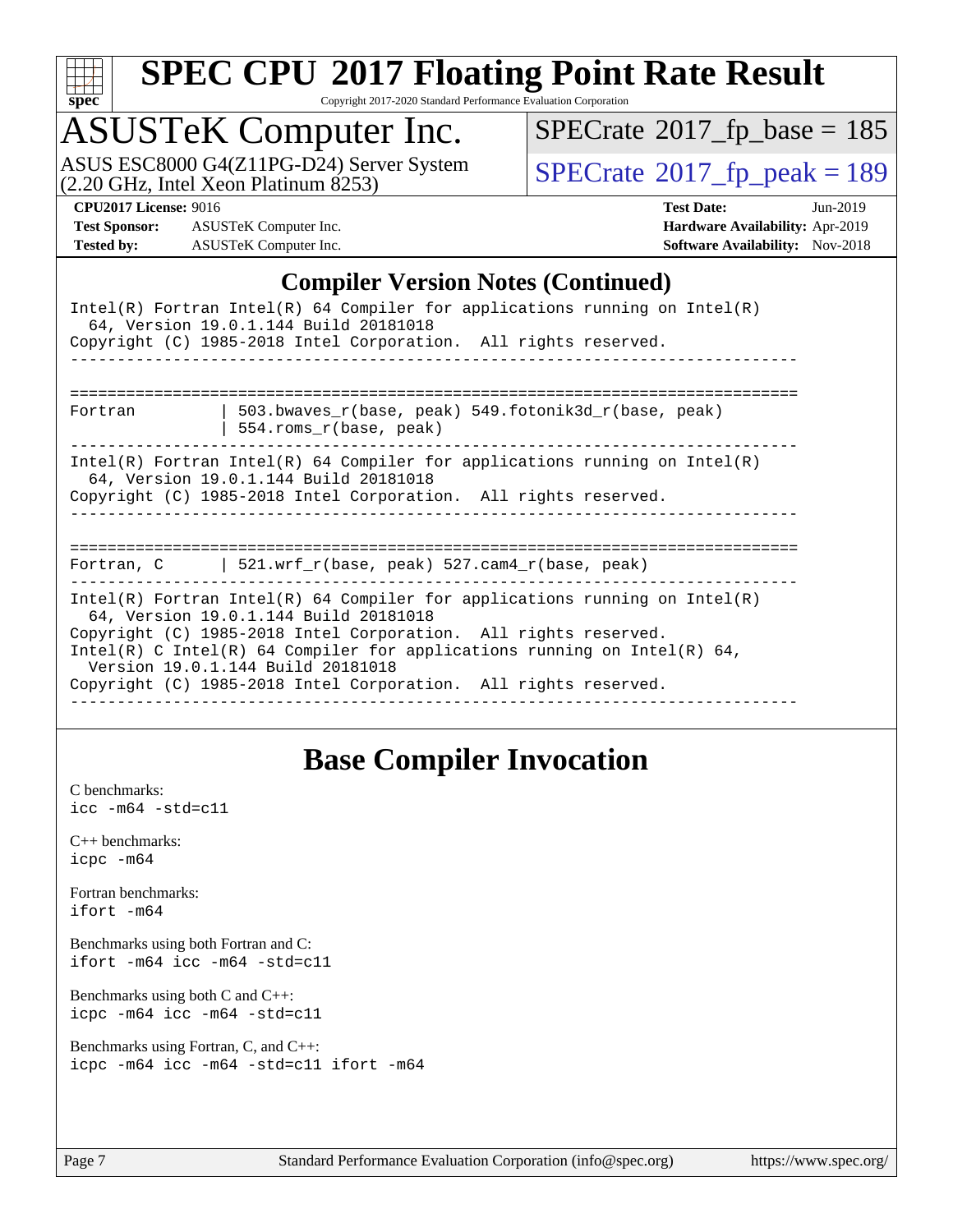

Copyright 2017-2020 Standard Performance Evaluation Corporation

## ASUSTeK Computer Inc.

(2.20 GHz, Intel Xeon Platinum 8253) ASUS ESC8000 G4(Z11PG-D24) Server System  $\vert$  [SPECrate](http://www.spec.org/auto/cpu2017/Docs/result-fields.html#SPECrate2017fppeak)®[2017\\_fp\\_peak = 1](http://www.spec.org/auto/cpu2017/Docs/result-fields.html#SPECrate2017fppeak)89

 $SPECTate$ <sup>®</sup>[2017\\_fp\\_base =](http://www.spec.org/auto/cpu2017/Docs/result-fields.html#SPECrate2017fpbase) 185

**[Test Sponsor:](http://www.spec.org/auto/cpu2017/Docs/result-fields.html#TestSponsor)** ASUSTeK Computer Inc. **[Hardware Availability:](http://www.spec.org/auto/cpu2017/Docs/result-fields.html#HardwareAvailability)** Apr-2019 **[Tested by:](http://www.spec.org/auto/cpu2017/Docs/result-fields.html#Testedby)** ASUSTeK Computer Inc. **[Software Availability:](http://www.spec.org/auto/cpu2017/Docs/result-fields.html#SoftwareAvailability)** Nov-2018

**[CPU2017 License:](http://www.spec.org/auto/cpu2017/Docs/result-fields.html#CPU2017License)** 9016 **[Test Date:](http://www.spec.org/auto/cpu2017/Docs/result-fields.html#TestDate)** Jun-2019

#### **[Base Portability Flags](http://www.spec.org/auto/cpu2017/Docs/result-fields.html#BasePortabilityFlags)**

 503.bwaves\_r: [-DSPEC\\_LP64](http://www.spec.org/cpu2017/results/res2019q3/cpu2017-20190625-15870.flags.html#suite_basePORTABILITY503_bwaves_r_DSPEC_LP64) 507.cactuBSSN\_r: [-DSPEC\\_LP64](http://www.spec.org/cpu2017/results/res2019q3/cpu2017-20190625-15870.flags.html#suite_basePORTABILITY507_cactuBSSN_r_DSPEC_LP64) 508.namd\_r: [-DSPEC\\_LP64](http://www.spec.org/cpu2017/results/res2019q3/cpu2017-20190625-15870.flags.html#suite_basePORTABILITY508_namd_r_DSPEC_LP64) 510.parest\_r: [-DSPEC\\_LP64](http://www.spec.org/cpu2017/results/res2019q3/cpu2017-20190625-15870.flags.html#suite_basePORTABILITY510_parest_r_DSPEC_LP64) 511.povray\_r: [-DSPEC\\_LP64](http://www.spec.org/cpu2017/results/res2019q3/cpu2017-20190625-15870.flags.html#suite_basePORTABILITY511_povray_r_DSPEC_LP64) 519.lbm\_r: [-DSPEC\\_LP64](http://www.spec.org/cpu2017/results/res2019q3/cpu2017-20190625-15870.flags.html#suite_basePORTABILITY519_lbm_r_DSPEC_LP64) 521.wrf\_r: [-DSPEC\\_LP64](http://www.spec.org/cpu2017/results/res2019q3/cpu2017-20190625-15870.flags.html#suite_basePORTABILITY521_wrf_r_DSPEC_LP64) [-DSPEC\\_CASE\\_FLAG](http://www.spec.org/cpu2017/results/res2019q3/cpu2017-20190625-15870.flags.html#b521.wrf_r_baseCPORTABILITY_DSPEC_CASE_FLAG) [-convert big\\_endian](http://www.spec.org/cpu2017/results/res2019q3/cpu2017-20190625-15870.flags.html#user_baseFPORTABILITY521_wrf_r_convert_big_endian_c3194028bc08c63ac5d04de18c48ce6d347e4e562e8892b8bdbdc0214820426deb8554edfa529a3fb25a586e65a3d812c835984020483e7e73212c4d31a38223) 526.blender\_r: [-DSPEC\\_LP64](http://www.spec.org/cpu2017/results/res2019q3/cpu2017-20190625-15870.flags.html#suite_basePORTABILITY526_blender_r_DSPEC_LP64) [-DSPEC\\_LINUX](http://www.spec.org/cpu2017/results/res2019q3/cpu2017-20190625-15870.flags.html#b526.blender_r_baseCPORTABILITY_DSPEC_LINUX) [-funsigned-char](http://www.spec.org/cpu2017/results/res2019q3/cpu2017-20190625-15870.flags.html#user_baseCPORTABILITY526_blender_r_force_uchar_40c60f00ab013830e2dd6774aeded3ff59883ba5a1fc5fc14077f794d777847726e2a5858cbc7672e36e1b067e7e5c1d9a74f7176df07886a243d7cc18edfe67) 527.cam4\_r: [-DSPEC\\_LP64](http://www.spec.org/cpu2017/results/res2019q3/cpu2017-20190625-15870.flags.html#suite_basePORTABILITY527_cam4_r_DSPEC_LP64) [-DSPEC\\_CASE\\_FLAG](http://www.spec.org/cpu2017/results/res2019q3/cpu2017-20190625-15870.flags.html#b527.cam4_r_baseCPORTABILITY_DSPEC_CASE_FLAG) 538.imagick\_r: [-DSPEC\\_LP64](http://www.spec.org/cpu2017/results/res2019q3/cpu2017-20190625-15870.flags.html#suite_basePORTABILITY538_imagick_r_DSPEC_LP64) 544.nab\_r: [-DSPEC\\_LP64](http://www.spec.org/cpu2017/results/res2019q3/cpu2017-20190625-15870.flags.html#suite_basePORTABILITY544_nab_r_DSPEC_LP64) 549.fotonik3d\_r: [-DSPEC\\_LP64](http://www.spec.org/cpu2017/results/res2019q3/cpu2017-20190625-15870.flags.html#suite_basePORTABILITY549_fotonik3d_r_DSPEC_LP64) 554.roms\_r: [-DSPEC\\_LP64](http://www.spec.org/cpu2017/results/res2019q3/cpu2017-20190625-15870.flags.html#suite_basePORTABILITY554_roms_r_DSPEC_LP64)

**[Base Optimization Flags](http://www.spec.org/auto/cpu2017/Docs/result-fields.html#BaseOptimizationFlags)**

[C benchmarks](http://www.spec.org/auto/cpu2017/Docs/result-fields.html#Cbenchmarks):

[-xCORE-AVX2](http://www.spec.org/cpu2017/results/res2019q3/cpu2017-20190625-15870.flags.html#user_CCbase_f-xCORE-AVX2) [-ipo](http://www.spec.org/cpu2017/results/res2019q3/cpu2017-20190625-15870.flags.html#user_CCbase_f-ipo) [-O3](http://www.spec.org/cpu2017/results/res2019q3/cpu2017-20190625-15870.flags.html#user_CCbase_f-O3) [-no-prec-div](http://www.spec.org/cpu2017/results/res2019q3/cpu2017-20190625-15870.flags.html#user_CCbase_f-no-prec-div) [-qopt-prefetch](http://www.spec.org/cpu2017/results/res2019q3/cpu2017-20190625-15870.flags.html#user_CCbase_f-qopt-prefetch) [-ffinite-math-only](http://www.spec.org/cpu2017/results/res2019q3/cpu2017-20190625-15870.flags.html#user_CCbase_f_finite_math_only_cb91587bd2077682c4b38af759c288ed7c732db004271a9512da14a4f8007909a5f1427ecbf1a0fb78ff2a814402c6114ac565ca162485bbcae155b5e4258871) [-qopt-mem-layout-trans=4](http://www.spec.org/cpu2017/results/res2019q3/cpu2017-20190625-15870.flags.html#user_CCbase_f-qopt-mem-layout-trans_fa39e755916c150a61361b7846f310bcdf6f04e385ef281cadf3647acec3f0ae266d1a1d22d972a7087a248fd4e6ca390a3634700869573d231a252c784941a8) [C++ benchmarks:](http://www.spec.org/auto/cpu2017/Docs/result-fields.html#CXXbenchmarks) [-xCORE-AVX2](http://www.spec.org/cpu2017/results/res2019q3/cpu2017-20190625-15870.flags.html#user_CXXbase_f-xCORE-AVX2) [-ipo](http://www.spec.org/cpu2017/results/res2019q3/cpu2017-20190625-15870.flags.html#user_CXXbase_f-ipo) [-O3](http://www.spec.org/cpu2017/results/res2019q3/cpu2017-20190625-15870.flags.html#user_CXXbase_f-O3) [-no-prec-div](http://www.spec.org/cpu2017/results/res2019q3/cpu2017-20190625-15870.flags.html#user_CXXbase_f-no-prec-div) [-qopt-prefetch](http://www.spec.org/cpu2017/results/res2019q3/cpu2017-20190625-15870.flags.html#user_CXXbase_f-qopt-prefetch) [-ffinite-math-only](http://www.spec.org/cpu2017/results/res2019q3/cpu2017-20190625-15870.flags.html#user_CXXbase_f_finite_math_only_cb91587bd2077682c4b38af759c288ed7c732db004271a9512da14a4f8007909a5f1427ecbf1a0fb78ff2a814402c6114ac565ca162485bbcae155b5e4258871) [-qopt-mem-layout-trans=4](http://www.spec.org/cpu2017/results/res2019q3/cpu2017-20190625-15870.flags.html#user_CXXbase_f-qopt-mem-layout-trans_fa39e755916c150a61361b7846f310bcdf6f04e385ef281cadf3647acec3f0ae266d1a1d22d972a7087a248fd4e6ca390a3634700869573d231a252c784941a8) [Fortran benchmarks](http://www.spec.org/auto/cpu2017/Docs/result-fields.html#Fortranbenchmarks): [-xCORE-AVX2](http://www.spec.org/cpu2017/results/res2019q3/cpu2017-20190625-15870.flags.html#user_FCbase_f-xCORE-AVX2) [-ipo](http://www.spec.org/cpu2017/results/res2019q3/cpu2017-20190625-15870.flags.html#user_FCbase_f-ipo) [-O3](http://www.spec.org/cpu2017/results/res2019q3/cpu2017-20190625-15870.flags.html#user_FCbase_f-O3) [-no-prec-div](http://www.spec.org/cpu2017/results/res2019q3/cpu2017-20190625-15870.flags.html#user_FCbase_f-no-prec-div) [-qopt-prefetch](http://www.spec.org/cpu2017/results/res2019q3/cpu2017-20190625-15870.flags.html#user_FCbase_f-qopt-prefetch) [-ffinite-math-only](http://www.spec.org/cpu2017/results/res2019q3/cpu2017-20190625-15870.flags.html#user_FCbase_f_finite_math_only_cb91587bd2077682c4b38af759c288ed7c732db004271a9512da14a4f8007909a5f1427ecbf1a0fb78ff2a814402c6114ac565ca162485bbcae155b5e4258871) [-qopt-mem-layout-trans=4](http://www.spec.org/cpu2017/results/res2019q3/cpu2017-20190625-15870.flags.html#user_FCbase_f-qopt-mem-layout-trans_fa39e755916c150a61361b7846f310bcdf6f04e385ef281cadf3647acec3f0ae266d1a1d22d972a7087a248fd4e6ca390a3634700869573d231a252c784941a8) [-auto](http://www.spec.org/cpu2017/results/res2019q3/cpu2017-20190625-15870.flags.html#user_FCbase_f-auto) [-nostandard-realloc-lhs](http://www.spec.org/cpu2017/results/res2019q3/cpu2017-20190625-15870.flags.html#user_FCbase_f_2003_std_realloc_82b4557e90729c0f113870c07e44d33d6f5a304b4f63d4c15d2d0f1fab99f5daaed73bdb9275d9ae411527f28b936061aa8b9c8f2d63842963b95c9dd6426b8a) [-align array32byte](http://www.spec.org/cpu2017/results/res2019q3/cpu2017-20190625-15870.flags.html#user_FCbase_align_array32byte_b982fe038af199962ba9a80c053b8342c548c85b40b8e86eb3cc33dee0d7986a4af373ac2d51c3f7cf710a18d62fdce2948f201cd044323541f22fc0fffc51b6) [Benchmarks using both Fortran and C](http://www.spec.org/auto/cpu2017/Docs/result-fields.html#BenchmarksusingbothFortranandC): [-xCORE-AVX2](http://www.spec.org/cpu2017/results/res2019q3/cpu2017-20190625-15870.flags.html#user_CC_FCbase_f-xCORE-AVX2) [-ipo](http://www.spec.org/cpu2017/results/res2019q3/cpu2017-20190625-15870.flags.html#user_CC_FCbase_f-ipo) [-O3](http://www.spec.org/cpu2017/results/res2019q3/cpu2017-20190625-15870.flags.html#user_CC_FCbase_f-O3) [-no-prec-div](http://www.spec.org/cpu2017/results/res2019q3/cpu2017-20190625-15870.flags.html#user_CC_FCbase_f-no-prec-div) [-qopt-prefetch](http://www.spec.org/cpu2017/results/res2019q3/cpu2017-20190625-15870.flags.html#user_CC_FCbase_f-qopt-prefetch) [-ffinite-math-only](http://www.spec.org/cpu2017/results/res2019q3/cpu2017-20190625-15870.flags.html#user_CC_FCbase_f_finite_math_only_cb91587bd2077682c4b38af759c288ed7c732db004271a9512da14a4f8007909a5f1427ecbf1a0fb78ff2a814402c6114ac565ca162485bbcae155b5e4258871) [-qopt-mem-layout-trans=4](http://www.spec.org/cpu2017/results/res2019q3/cpu2017-20190625-15870.flags.html#user_CC_FCbase_f-qopt-mem-layout-trans_fa39e755916c150a61361b7846f310bcdf6f04e385ef281cadf3647acec3f0ae266d1a1d22d972a7087a248fd4e6ca390a3634700869573d231a252c784941a8) [-auto](http://www.spec.org/cpu2017/results/res2019q3/cpu2017-20190625-15870.flags.html#user_CC_FCbase_f-auto) [-nostandard-realloc-lhs](http://www.spec.org/cpu2017/results/res2019q3/cpu2017-20190625-15870.flags.html#user_CC_FCbase_f_2003_std_realloc_82b4557e90729c0f113870c07e44d33d6f5a304b4f63d4c15d2d0f1fab99f5daaed73bdb9275d9ae411527f28b936061aa8b9c8f2d63842963b95c9dd6426b8a) [-align array32byte](http://www.spec.org/cpu2017/results/res2019q3/cpu2017-20190625-15870.flags.html#user_CC_FCbase_align_array32byte_b982fe038af199962ba9a80c053b8342c548c85b40b8e86eb3cc33dee0d7986a4af373ac2d51c3f7cf710a18d62fdce2948f201cd044323541f22fc0fffc51b6) [Benchmarks using both C and C++](http://www.spec.org/auto/cpu2017/Docs/result-fields.html#BenchmarksusingbothCandCXX): [-xCORE-AVX2](http://www.spec.org/cpu2017/results/res2019q3/cpu2017-20190625-15870.flags.html#user_CC_CXXbase_f-xCORE-AVX2) [-ipo](http://www.spec.org/cpu2017/results/res2019q3/cpu2017-20190625-15870.flags.html#user_CC_CXXbase_f-ipo) [-O3](http://www.spec.org/cpu2017/results/res2019q3/cpu2017-20190625-15870.flags.html#user_CC_CXXbase_f-O3) [-no-prec-div](http://www.spec.org/cpu2017/results/res2019q3/cpu2017-20190625-15870.flags.html#user_CC_CXXbase_f-no-prec-div) [-qopt-prefetch](http://www.spec.org/cpu2017/results/res2019q3/cpu2017-20190625-15870.flags.html#user_CC_CXXbase_f-qopt-prefetch) [-ffinite-math-only](http://www.spec.org/cpu2017/results/res2019q3/cpu2017-20190625-15870.flags.html#user_CC_CXXbase_f_finite_math_only_cb91587bd2077682c4b38af759c288ed7c732db004271a9512da14a4f8007909a5f1427ecbf1a0fb78ff2a814402c6114ac565ca162485bbcae155b5e4258871) [-qopt-mem-layout-trans=4](http://www.spec.org/cpu2017/results/res2019q3/cpu2017-20190625-15870.flags.html#user_CC_CXXbase_f-qopt-mem-layout-trans_fa39e755916c150a61361b7846f310bcdf6f04e385ef281cadf3647acec3f0ae266d1a1d22d972a7087a248fd4e6ca390a3634700869573d231a252c784941a8) [Benchmarks using Fortran, C, and C++:](http://www.spec.org/auto/cpu2017/Docs/result-fields.html#BenchmarksusingFortranCandCXX) [-xCORE-AVX2](http://www.spec.org/cpu2017/results/res2019q3/cpu2017-20190625-15870.flags.html#user_CC_CXX_FCbase_f-xCORE-AVX2) [-ipo](http://www.spec.org/cpu2017/results/res2019q3/cpu2017-20190625-15870.flags.html#user_CC_CXX_FCbase_f-ipo) [-O3](http://www.spec.org/cpu2017/results/res2019q3/cpu2017-20190625-15870.flags.html#user_CC_CXX_FCbase_f-O3) [-no-prec-div](http://www.spec.org/cpu2017/results/res2019q3/cpu2017-20190625-15870.flags.html#user_CC_CXX_FCbase_f-no-prec-div) [-qopt-prefetch](http://www.spec.org/cpu2017/results/res2019q3/cpu2017-20190625-15870.flags.html#user_CC_CXX_FCbase_f-qopt-prefetch) [-ffinite-math-only](http://www.spec.org/cpu2017/results/res2019q3/cpu2017-20190625-15870.flags.html#user_CC_CXX_FCbase_f_finite_math_only_cb91587bd2077682c4b38af759c288ed7c732db004271a9512da14a4f8007909a5f1427ecbf1a0fb78ff2a814402c6114ac565ca162485bbcae155b5e4258871) [-qopt-mem-layout-trans=4](http://www.spec.org/cpu2017/results/res2019q3/cpu2017-20190625-15870.flags.html#user_CC_CXX_FCbase_f-qopt-mem-layout-trans_fa39e755916c150a61361b7846f310bcdf6f04e385ef281cadf3647acec3f0ae266d1a1d22d972a7087a248fd4e6ca390a3634700869573d231a252c784941a8) [-auto](http://www.spec.org/cpu2017/results/res2019q3/cpu2017-20190625-15870.flags.html#user_CC_CXX_FCbase_f-auto) [-nostandard-realloc-lhs](http://www.spec.org/cpu2017/results/res2019q3/cpu2017-20190625-15870.flags.html#user_CC_CXX_FCbase_f_2003_std_realloc_82b4557e90729c0f113870c07e44d33d6f5a304b4f63d4c15d2d0f1fab99f5daaed73bdb9275d9ae411527f28b936061aa8b9c8f2d63842963b95c9dd6426b8a) [-align array32byte](http://www.spec.org/cpu2017/results/res2019q3/cpu2017-20190625-15870.flags.html#user_CC_CXX_FCbase_align_array32byte_b982fe038af199962ba9a80c053b8342c548c85b40b8e86eb3cc33dee0d7986a4af373ac2d51c3f7cf710a18d62fdce2948f201cd044323541f22fc0fffc51b6)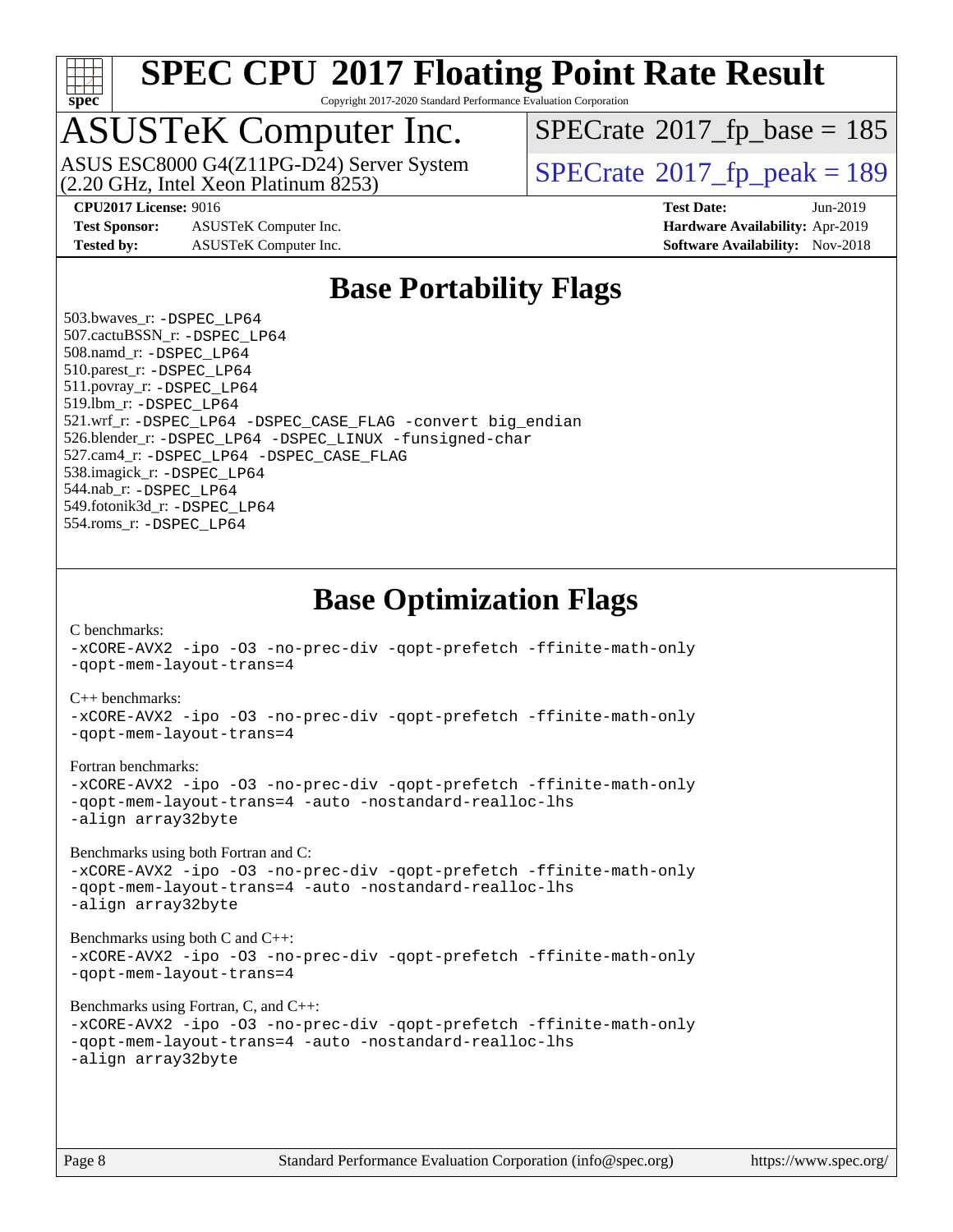

Copyright 2017-2020 Standard Performance Evaluation Corporation

### ASUSTeK Computer Inc.

(2.20 GHz, Intel Xeon Platinum 8253) ASUS ESC8000 G4(Z11PG-D24) Server System  $\vert$  [SPECrate](http://www.spec.org/auto/cpu2017/Docs/result-fields.html#SPECrate2017fppeak)®[2017\\_fp\\_peak = 1](http://www.spec.org/auto/cpu2017/Docs/result-fields.html#SPECrate2017fppeak)89

 $SPECTate$ <sup>®</sup>[2017\\_fp\\_base =](http://www.spec.org/auto/cpu2017/Docs/result-fields.html#SPECrate2017fpbase) 185

**[Test Sponsor:](http://www.spec.org/auto/cpu2017/Docs/result-fields.html#TestSponsor)** ASUSTeK Computer Inc. **[Hardware Availability:](http://www.spec.org/auto/cpu2017/Docs/result-fields.html#HardwareAvailability)** Apr-2019 **[Tested by:](http://www.spec.org/auto/cpu2017/Docs/result-fields.html#Testedby)** ASUSTeK Computer Inc. **[Software Availability:](http://www.spec.org/auto/cpu2017/Docs/result-fields.html#SoftwareAvailability)** Nov-2018

**[CPU2017 License:](http://www.spec.org/auto/cpu2017/Docs/result-fields.html#CPU2017License)** 9016 **[Test Date:](http://www.spec.org/auto/cpu2017/Docs/result-fields.html#TestDate)** Jun-2019

#### **[Peak Compiler Invocation](http://www.spec.org/auto/cpu2017/Docs/result-fields.html#PeakCompilerInvocation)**

[C benchmarks](http://www.spec.org/auto/cpu2017/Docs/result-fields.html#Cbenchmarks): [icc -m64 -std=c11](http://www.spec.org/cpu2017/results/res2019q3/cpu2017-20190625-15870.flags.html#user_CCpeak_intel_icc_64bit_c11_33ee0cdaae7deeeab2a9725423ba97205ce30f63b9926c2519791662299b76a0318f32ddfffdc46587804de3178b4f9328c46fa7c2b0cd779d7a61945c91cd35)

[C++ benchmarks:](http://www.spec.org/auto/cpu2017/Docs/result-fields.html#CXXbenchmarks) [icpc -m64](http://www.spec.org/cpu2017/results/res2019q3/cpu2017-20190625-15870.flags.html#user_CXXpeak_intel_icpc_64bit_4ecb2543ae3f1412ef961e0650ca070fec7b7afdcd6ed48761b84423119d1bf6bdf5cad15b44d48e7256388bc77273b966e5eb805aefd121eb22e9299b2ec9d9)

[Fortran benchmarks](http://www.spec.org/auto/cpu2017/Docs/result-fields.html#Fortranbenchmarks): [ifort -m64](http://www.spec.org/cpu2017/results/res2019q3/cpu2017-20190625-15870.flags.html#user_FCpeak_intel_ifort_64bit_24f2bb282fbaeffd6157abe4f878425411749daecae9a33200eee2bee2fe76f3b89351d69a8130dd5949958ce389cf37ff59a95e7a40d588e8d3a57e0c3fd751)

[Benchmarks using both Fortran and C](http://www.spec.org/auto/cpu2017/Docs/result-fields.html#BenchmarksusingbothFortranandC): [ifort -m64](http://www.spec.org/cpu2017/results/res2019q3/cpu2017-20190625-15870.flags.html#user_CC_FCpeak_intel_ifort_64bit_24f2bb282fbaeffd6157abe4f878425411749daecae9a33200eee2bee2fe76f3b89351d69a8130dd5949958ce389cf37ff59a95e7a40d588e8d3a57e0c3fd751) [icc -m64 -std=c11](http://www.spec.org/cpu2017/results/res2019q3/cpu2017-20190625-15870.flags.html#user_CC_FCpeak_intel_icc_64bit_c11_33ee0cdaae7deeeab2a9725423ba97205ce30f63b9926c2519791662299b76a0318f32ddfffdc46587804de3178b4f9328c46fa7c2b0cd779d7a61945c91cd35)

```
Benchmarks using both C and C++: 
icpc -m64 icc -m64 -std=c11
```
[Benchmarks using Fortran, C, and C++:](http://www.spec.org/auto/cpu2017/Docs/result-fields.html#BenchmarksusingFortranCandCXX) [icpc -m64](http://www.spec.org/cpu2017/results/res2019q3/cpu2017-20190625-15870.flags.html#user_CC_CXX_FCpeak_intel_icpc_64bit_4ecb2543ae3f1412ef961e0650ca070fec7b7afdcd6ed48761b84423119d1bf6bdf5cad15b44d48e7256388bc77273b966e5eb805aefd121eb22e9299b2ec9d9) [icc -m64 -std=c11](http://www.spec.org/cpu2017/results/res2019q3/cpu2017-20190625-15870.flags.html#user_CC_CXX_FCpeak_intel_icc_64bit_c11_33ee0cdaae7deeeab2a9725423ba97205ce30f63b9926c2519791662299b76a0318f32ddfffdc46587804de3178b4f9328c46fa7c2b0cd779d7a61945c91cd35) [ifort -m64](http://www.spec.org/cpu2017/results/res2019q3/cpu2017-20190625-15870.flags.html#user_CC_CXX_FCpeak_intel_ifort_64bit_24f2bb282fbaeffd6157abe4f878425411749daecae9a33200eee2bee2fe76f3b89351d69a8130dd5949958ce389cf37ff59a95e7a40d588e8d3a57e0c3fd751)

**[Peak Portability Flags](http://www.spec.org/auto/cpu2017/Docs/result-fields.html#PeakPortabilityFlags)**

Same as Base Portability Flags

#### **[Peak Optimization Flags](http://www.spec.org/auto/cpu2017/Docs/result-fields.html#PeakOptimizationFlags)**

[C benchmarks](http://www.spec.org/auto/cpu2017/Docs/result-fields.html#Cbenchmarks):

```
 519.lbm_r: -prof-gen(pass 1) -prof-use(pass 2) -ipo -xCORE-AVX2 -O3
-no-prec-div -qopt-prefetch -ffinite-math-only
-qopt-mem-layout-trans=4
 538.imagick_r: -xCORE-AVX2 -ipo -O3 -no-prec-div -qopt-prefetch
-ffinite-math-only -qopt-mem-layout-trans=4
 544.nab_r: Same as 538.imagick_r
C++ benchmarks: 
 508.namd_r: -prof-gen(pass 1) -prof-use(pass 2) -ipo -xCORE-AVX2 -O3
-no-prec-div -qopt-prefetch -ffinite-math-only
-qopt-mem-layout-trans=4
```
**(Continued on next page)**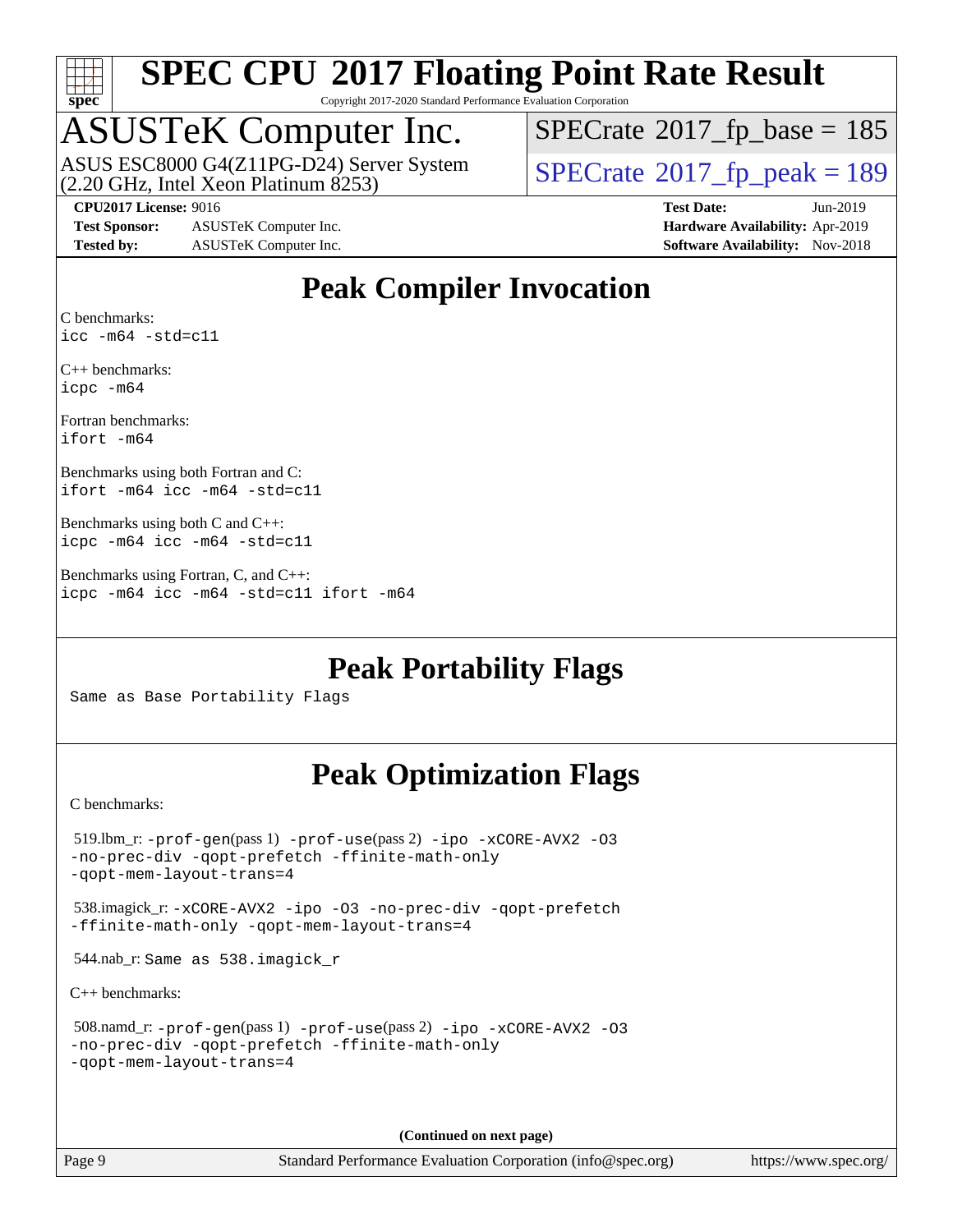

Copyright 2017-2020 Standard Performance Evaluation Corporation

## ASUSTeK Computer Inc.

ASUS ESC8000 G4(Z11PG-D24) Server System<br>(2.20 GHz, Intel Xeon Platinum 8253)

 $SPECTate$ <sup>®</sup>[2017\\_fp\\_base =](http://www.spec.org/auto/cpu2017/Docs/result-fields.html#SPECrate2017fpbase) 185

**[CPU2017 License:](http://www.spec.org/auto/cpu2017/Docs/result-fields.html#CPU2017License)** 9016 **[Test Date:](http://www.spec.org/auto/cpu2017/Docs/result-fields.html#TestDate)** Jun-2019

**[Test Sponsor:](http://www.spec.org/auto/cpu2017/Docs/result-fields.html#TestSponsor)** ASUSTeK Computer Inc. **[Hardware Availability:](http://www.spec.org/auto/cpu2017/Docs/result-fields.html#HardwareAvailability)** Apr-2019 **[Tested by:](http://www.spec.org/auto/cpu2017/Docs/result-fields.html#Testedby)** ASUSTeK Computer Inc. **[Software Availability:](http://www.spec.org/auto/cpu2017/Docs/result-fields.html#SoftwareAvailability)** Nov-2018

 $SPECTate<sup>®</sup>2017<sub>fr</sub>peak = 189$ 

#### **[Peak Optimization Flags \(Continued\)](http://www.spec.org/auto/cpu2017/Docs/result-fields.html#PeakOptimizationFlags)**

 510.parest\_r: [-xCORE-AVX2](http://www.spec.org/cpu2017/results/res2019q3/cpu2017-20190625-15870.flags.html#user_peakCXXOPTIMIZE510_parest_r_f-xCORE-AVX2) [-ipo](http://www.spec.org/cpu2017/results/res2019q3/cpu2017-20190625-15870.flags.html#user_peakCXXOPTIMIZE510_parest_r_f-ipo) [-O3](http://www.spec.org/cpu2017/results/res2019q3/cpu2017-20190625-15870.flags.html#user_peakCXXOPTIMIZE510_parest_r_f-O3) [-no-prec-div](http://www.spec.org/cpu2017/results/res2019q3/cpu2017-20190625-15870.flags.html#user_peakCXXOPTIMIZE510_parest_r_f-no-prec-div) [-qopt-prefetch](http://www.spec.org/cpu2017/results/res2019q3/cpu2017-20190625-15870.flags.html#user_peakCXXOPTIMIZE510_parest_r_f-qopt-prefetch) [-ffinite-math-only](http://www.spec.org/cpu2017/results/res2019q3/cpu2017-20190625-15870.flags.html#user_peakCXXOPTIMIZE510_parest_r_f_finite_math_only_cb91587bd2077682c4b38af759c288ed7c732db004271a9512da14a4f8007909a5f1427ecbf1a0fb78ff2a814402c6114ac565ca162485bbcae155b5e4258871) [-qopt-mem-layout-trans=4](http://www.spec.org/cpu2017/results/res2019q3/cpu2017-20190625-15870.flags.html#user_peakCXXOPTIMIZE510_parest_r_f-qopt-mem-layout-trans_fa39e755916c150a61361b7846f310bcdf6f04e385ef281cadf3647acec3f0ae266d1a1d22d972a7087a248fd4e6ca390a3634700869573d231a252c784941a8) [Fortran benchmarks](http://www.spec.org/auto/cpu2017/Docs/result-fields.html#Fortranbenchmarks): 503.bwaves\_r: [-xCORE-AVX2](http://www.spec.org/cpu2017/results/res2019q3/cpu2017-20190625-15870.flags.html#user_peakFOPTIMIZE503_bwaves_r_f-xCORE-AVX2) [-ipo](http://www.spec.org/cpu2017/results/res2019q3/cpu2017-20190625-15870.flags.html#user_peakFOPTIMIZE503_bwaves_r_f-ipo) [-O3](http://www.spec.org/cpu2017/results/res2019q3/cpu2017-20190625-15870.flags.html#user_peakFOPTIMIZE503_bwaves_r_f-O3) [-no-prec-div](http://www.spec.org/cpu2017/results/res2019q3/cpu2017-20190625-15870.flags.html#user_peakFOPTIMIZE503_bwaves_r_f-no-prec-div) [-qopt-prefetch](http://www.spec.org/cpu2017/results/res2019q3/cpu2017-20190625-15870.flags.html#user_peakFOPTIMIZE503_bwaves_r_f-qopt-prefetch) [-ffinite-math-only](http://www.spec.org/cpu2017/results/res2019q3/cpu2017-20190625-15870.flags.html#user_peakFOPTIMIZE503_bwaves_r_f_finite_math_only_cb91587bd2077682c4b38af759c288ed7c732db004271a9512da14a4f8007909a5f1427ecbf1a0fb78ff2a814402c6114ac565ca162485bbcae155b5e4258871) [-qopt-mem-layout-trans=4](http://www.spec.org/cpu2017/results/res2019q3/cpu2017-20190625-15870.flags.html#user_peakFOPTIMIZE503_bwaves_r_f-qopt-mem-layout-trans_fa39e755916c150a61361b7846f310bcdf6f04e385ef281cadf3647acec3f0ae266d1a1d22d972a7087a248fd4e6ca390a3634700869573d231a252c784941a8) [-auto](http://www.spec.org/cpu2017/results/res2019q3/cpu2017-20190625-15870.flags.html#user_peakFOPTIMIZE503_bwaves_r_f-auto) [-nostandard-realloc-lhs](http://www.spec.org/cpu2017/results/res2019q3/cpu2017-20190625-15870.flags.html#user_peakEXTRA_FOPTIMIZE503_bwaves_r_f_2003_std_realloc_82b4557e90729c0f113870c07e44d33d6f5a304b4f63d4c15d2d0f1fab99f5daaed73bdb9275d9ae411527f28b936061aa8b9c8f2d63842963b95c9dd6426b8a) [-align array32byte](http://www.spec.org/cpu2017/results/res2019q3/cpu2017-20190625-15870.flags.html#user_peakEXTRA_FOPTIMIZE503_bwaves_r_align_array32byte_b982fe038af199962ba9a80c053b8342c548c85b40b8e86eb3cc33dee0d7986a4af373ac2d51c3f7cf710a18d62fdce2948f201cd044323541f22fc0fffc51b6) 549.fotonik3d\_r: Same as 503.bwaves\_r 554.roms\_r: [-prof-gen](http://www.spec.org/cpu2017/results/res2019q3/cpu2017-20190625-15870.flags.html#user_peakPASS1_FFLAGSPASS1_LDFLAGS554_roms_r_prof_gen_5aa4926d6013ddb2a31985c654b3eb18169fc0c6952a63635c234f711e6e63dd76e94ad52365559451ec499a2cdb89e4dc58ba4c67ef54ca681ffbe1461d6b36)(pass 1) [-prof-use](http://www.spec.org/cpu2017/results/res2019q3/cpu2017-20190625-15870.flags.html#user_peakPASS2_FFLAGSPASS2_LDFLAGS554_roms_r_prof_use_1a21ceae95f36a2b53c25747139a6c16ca95bd9def2a207b4f0849963b97e94f5260e30a0c64f4bb623698870e679ca08317ef8150905d41bd88c6f78df73f19)(pass 2) [-ipo](http://www.spec.org/cpu2017/results/res2019q3/cpu2017-20190625-15870.flags.html#user_peakPASS1_FOPTIMIZEPASS2_FOPTIMIZE554_roms_r_f-ipo) [-xCORE-AVX2](http://www.spec.org/cpu2017/results/res2019q3/cpu2017-20190625-15870.flags.html#user_peakPASS2_FOPTIMIZE554_roms_r_f-xCORE-AVX2) [-O3](http://www.spec.org/cpu2017/results/res2019q3/cpu2017-20190625-15870.flags.html#user_peakPASS1_FOPTIMIZEPASS2_FOPTIMIZE554_roms_r_f-O3) [-no-prec-div](http://www.spec.org/cpu2017/results/res2019q3/cpu2017-20190625-15870.flags.html#user_peakPASS1_FOPTIMIZEPASS2_FOPTIMIZE554_roms_r_f-no-prec-div) [-qopt-prefetch](http://www.spec.org/cpu2017/results/res2019q3/cpu2017-20190625-15870.flags.html#user_peakPASS1_FOPTIMIZEPASS2_FOPTIMIZE554_roms_r_f-qopt-prefetch) [-ffinite-math-only](http://www.spec.org/cpu2017/results/res2019q3/cpu2017-20190625-15870.flags.html#user_peakPASS1_FOPTIMIZEPASS2_FOPTIMIZE554_roms_r_f_finite_math_only_cb91587bd2077682c4b38af759c288ed7c732db004271a9512da14a4f8007909a5f1427ecbf1a0fb78ff2a814402c6114ac565ca162485bbcae155b5e4258871) [-qopt-mem-layout-trans=4](http://www.spec.org/cpu2017/results/res2019q3/cpu2017-20190625-15870.flags.html#user_peakPASS1_FOPTIMIZEPASS2_FOPTIMIZE554_roms_r_f-qopt-mem-layout-trans_fa39e755916c150a61361b7846f310bcdf6f04e385ef281cadf3647acec3f0ae266d1a1d22d972a7087a248fd4e6ca390a3634700869573d231a252c784941a8) [-auto](http://www.spec.org/cpu2017/results/res2019q3/cpu2017-20190625-15870.flags.html#user_peakPASS2_FOPTIMIZE554_roms_r_f-auto) [-nostandard-realloc-lhs](http://www.spec.org/cpu2017/results/res2019q3/cpu2017-20190625-15870.flags.html#user_peakEXTRA_FOPTIMIZE554_roms_r_f_2003_std_realloc_82b4557e90729c0f113870c07e44d33d6f5a304b4f63d4c15d2d0f1fab99f5daaed73bdb9275d9ae411527f28b936061aa8b9c8f2d63842963b95c9dd6426b8a) [-align array32byte](http://www.spec.org/cpu2017/results/res2019q3/cpu2017-20190625-15870.flags.html#user_peakEXTRA_FOPTIMIZE554_roms_r_align_array32byte_b982fe038af199962ba9a80c053b8342c548c85b40b8e86eb3cc33dee0d7986a4af373ac2d51c3f7cf710a18d62fdce2948f201cd044323541f22fc0fffc51b6) [Benchmarks using both Fortran and C](http://www.spec.org/auto/cpu2017/Docs/result-fields.html#BenchmarksusingbothFortranandC): [-prof-gen](http://www.spec.org/cpu2017/results/res2019q3/cpu2017-20190625-15870.flags.html#user_CC_FCpeak_prof_gen_5aa4926d6013ddb2a31985c654b3eb18169fc0c6952a63635c234f711e6e63dd76e94ad52365559451ec499a2cdb89e4dc58ba4c67ef54ca681ffbe1461d6b36)(pass 1) [-prof-use](http://www.spec.org/cpu2017/results/res2019q3/cpu2017-20190625-15870.flags.html#user_CC_FCpeak_prof_use_1a21ceae95f36a2b53c25747139a6c16ca95bd9def2a207b4f0849963b97e94f5260e30a0c64f4bb623698870e679ca08317ef8150905d41bd88c6f78df73f19)(pass 2) [-ipo](http://www.spec.org/cpu2017/results/res2019q3/cpu2017-20190625-15870.flags.html#user_CC_FCpeak_f-ipo) [-xCORE-AVX2](http://www.spec.org/cpu2017/results/res2019q3/cpu2017-20190625-15870.flags.html#user_CC_FCpeak_f-xCORE-AVX2) [-O3](http://www.spec.org/cpu2017/results/res2019q3/cpu2017-20190625-15870.flags.html#user_CC_FCpeak_f-O3) [-no-prec-div](http://www.spec.org/cpu2017/results/res2019q3/cpu2017-20190625-15870.flags.html#user_CC_FCpeak_f-no-prec-div) [-qopt-prefetch](http://www.spec.org/cpu2017/results/res2019q3/cpu2017-20190625-15870.flags.html#user_CC_FCpeak_f-qopt-prefetch) [-ffinite-math-only](http://www.spec.org/cpu2017/results/res2019q3/cpu2017-20190625-15870.flags.html#user_CC_FCpeak_f_finite_math_only_cb91587bd2077682c4b38af759c288ed7c732db004271a9512da14a4f8007909a5f1427ecbf1a0fb78ff2a814402c6114ac565ca162485bbcae155b5e4258871) [-qopt-mem-layout-trans=4](http://www.spec.org/cpu2017/results/res2019q3/cpu2017-20190625-15870.flags.html#user_CC_FCpeak_f-qopt-mem-layout-trans_fa39e755916c150a61361b7846f310bcdf6f04e385ef281cadf3647acec3f0ae266d1a1d22d972a7087a248fd4e6ca390a3634700869573d231a252c784941a8) [-auto](http://www.spec.org/cpu2017/results/res2019q3/cpu2017-20190625-15870.flags.html#user_CC_FCpeak_f-auto) [-nostandard-realloc-lhs](http://www.spec.org/cpu2017/results/res2019q3/cpu2017-20190625-15870.flags.html#user_CC_FCpeak_f_2003_std_realloc_82b4557e90729c0f113870c07e44d33d6f5a304b4f63d4c15d2d0f1fab99f5daaed73bdb9275d9ae411527f28b936061aa8b9c8f2d63842963b95c9dd6426b8a) [-align array32byte](http://www.spec.org/cpu2017/results/res2019q3/cpu2017-20190625-15870.flags.html#user_CC_FCpeak_align_array32byte_b982fe038af199962ba9a80c053b8342c548c85b40b8e86eb3cc33dee0d7986a4af373ac2d51c3f7cf710a18d62fdce2948f201cd044323541f22fc0fffc51b6) [Benchmarks using both C and C++](http://www.spec.org/auto/cpu2017/Docs/result-fields.html#BenchmarksusingbothCandCXX): 511.povray\_r: [-prof-gen](http://www.spec.org/cpu2017/results/res2019q3/cpu2017-20190625-15870.flags.html#user_peakPASS1_CFLAGSPASS1_CXXFLAGSPASS1_LDFLAGS511_povray_r_prof_gen_5aa4926d6013ddb2a31985c654b3eb18169fc0c6952a63635c234f711e6e63dd76e94ad52365559451ec499a2cdb89e4dc58ba4c67ef54ca681ffbe1461d6b36)(pass 1) [-prof-use](http://www.spec.org/cpu2017/results/res2019q3/cpu2017-20190625-15870.flags.html#user_peakPASS2_CFLAGSPASS2_CXXFLAGSPASS2_LDFLAGS511_povray_r_prof_use_1a21ceae95f36a2b53c25747139a6c16ca95bd9def2a207b4f0849963b97e94f5260e30a0c64f4bb623698870e679ca08317ef8150905d41bd88c6f78df73f19)(pass 2) [-ipo](http://www.spec.org/cpu2017/results/res2019q3/cpu2017-20190625-15870.flags.html#user_peakPASS1_COPTIMIZEPASS1_CXXOPTIMIZEPASS2_COPTIMIZEPASS2_CXXOPTIMIZE511_povray_r_f-ipo) [-xCORE-AVX2](http://www.spec.org/cpu2017/results/res2019q3/cpu2017-20190625-15870.flags.html#user_peakPASS2_COPTIMIZEPASS2_CXXOPTIMIZE511_povray_r_f-xCORE-AVX2) [-O3](http://www.spec.org/cpu2017/results/res2019q3/cpu2017-20190625-15870.flags.html#user_peakPASS1_COPTIMIZEPASS1_CXXOPTIMIZEPASS2_COPTIMIZEPASS2_CXXOPTIMIZE511_povray_r_f-O3) [-no-prec-div](http://www.spec.org/cpu2017/results/res2019q3/cpu2017-20190625-15870.flags.html#user_peakPASS1_COPTIMIZEPASS1_CXXOPTIMIZEPASS2_COPTIMIZEPASS2_CXXOPTIMIZE511_povray_r_f-no-prec-div) [-qopt-prefetch](http://www.spec.org/cpu2017/results/res2019q3/cpu2017-20190625-15870.flags.html#user_peakPASS1_COPTIMIZEPASS1_CXXOPTIMIZEPASS2_COPTIMIZEPASS2_CXXOPTIMIZE511_povray_r_f-qopt-prefetch) [-ffinite-math-only](http://www.spec.org/cpu2017/results/res2019q3/cpu2017-20190625-15870.flags.html#user_peakPASS1_COPTIMIZEPASS1_CXXOPTIMIZEPASS2_COPTIMIZEPASS2_CXXOPTIMIZE511_povray_r_f_finite_math_only_cb91587bd2077682c4b38af759c288ed7c732db004271a9512da14a4f8007909a5f1427ecbf1a0fb78ff2a814402c6114ac565ca162485bbcae155b5e4258871) [-qopt-mem-layout-trans=4](http://www.spec.org/cpu2017/results/res2019q3/cpu2017-20190625-15870.flags.html#user_peakPASS1_COPTIMIZEPASS1_CXXOPTIMIZEPASS2_COPTIMIZEPASS2_CXXOPTIMIZE511_povray_r_f-qopt-mem-layout-trans_fa39e755916c150a61361b7846f310bcdf6f04e385ef281cadf3647acec3f0ae266d1a1d22d972a7087a248fd4e6ca390a3634700869573d231a252c784941a8) 526.blender\_r: [-xCORE-AVX2](http://www.spec.org/cpu2017/results/res2019q3/cpu2017-20190625-15870.flags.html#user_peakCOPTIMIZECXXOPTIMIZE526_blender_r_f-xCORE-AVX2) [-ipo](http://www.spec.org/cpu2017/results/res2019q3/cpu2017-20190625-15870.flags.html#user_peakCOPTIMIZECXXOPTIMIZE526_blender_r_f-ipo) [-O3](http://www.spec.org/cpu2017/results/res2019q3/cpu2017-20190625-15870.flags.html#user_peakCOPTIMIZECXXOPTIMIZE526_blender_r_f-O3) [-no-prec-div](http://www.spec.org/cpu2017/results/res2019q3/cpu2017-20190625-15870.flags.html#user_peakCOPTIMIZECXXOPTIMIZE526_blender_r_f-no-prec-div) [-qopt-prefetch](http://www.spec.org/cpu2017/results/res2019q3/cpu2017-20190625-15870.flags.html#user_peakCOPTIMIZECXXOPTIMIZE526_blender_r_f-qopt-prefetch) [-ffinite-math-only](http://www.spec.org/cpu2017/results/res2019q3/cpu2017-20190625-15870.flags.html#user_peakCOPTIMIZECXXOPTIMIZE526_blender_r_f_finite_math_only_cb91587bd2077682c4b38af759c288ed7c732db004271a9512da14a4f8007909a5f1427ecbf1a0fb78ff2a814402c6114ac565ca162485bbcae155b5e4258871) [-qopt-mem-layout-trans=4](http://www.spec.org/cpu2017/results/res2019q3/cpu2017-20190625-15870.flags.html#user_peakCOPTIMIZECXXOPTIMIZE526_blender_r_f-qopt-mem-layout-trans_fa39e755916c150a61361b7846f310bcdf6f04e385ef281cadf3647acec3f0ae266d1a1d22d972a7087a248fd4e6ca390a3634700869573d231a252c784941a8) [Benchmarks using Fortran, C, and C++:](http://www.spec.org/auto/cpu2017/Docs/result-fields.html#BenchmarksusingFortranCandCXX) [-xCORE-AVX2](http://www.spec.org/cpu2017/results/res2019q3/cpu2017-20190625-15870.flags.html#user_CC_CXX_FCpeak_f-xCORE-AVX2) [-ipo](http://www.spec.org/cpu2017/results/res2019q3/cpu2017-20190625-15870.flags.html#user_CC_CXX_FCpeak_f-ipo) [-O3](http://www.spec.org/cpu2017/results/res2019q3/cpu2017-20190625-15870.flags.html#user_CC_CXX_FCpeak_f-O3) [-no-prec-div](http://www.spec.org/cpu2017/results/res2019q3/cpu2017-20190625-15870.flags.html#user_CC_CXX_FCpeak_f-no-prec-div) [-qopt-prefetch](http://www.spec.org/cpu2017/results/res2019q3/cpu2017-20190625-15870.flags.html#user_CC_CXX_FCpeak_f-qopt-prefetch) [-ffinite-math-only](http://www.spec.org/cpu2017/results/res2019q3/cpu2017-20190625-15870.flags.html#user_CC_CXX_FCpeak_f_finite_math_only_cb91587bd2077682c4b38af759c288ed7c732db004271a9512da14a4f8007909a5f1427ecbf1a0fb78ff2a814402c6114ac565ca162485bbcae155b5e4258871) [-qopt-mem-layout-trans=4](http://www.spec.org/cpu2017/results/res2019q3/cpu2017-20190625-15870.flags.html#user_CC_CXX_FCpeak_f-qopt-mem-layout-trans_fa39e755916c150a61361b7846f310bcdf6f04e385ef281cadf3647acec3f0ae266d1a1d22d972a7087a248fd4e6ca390a3634700869573d231a252c784941a8) [-auto](http://www.spec.org/cpu2017/results/res2019q3/cpu2017-20190625-15870.flags.html#user_CC_CXX_FCpeak_f-auto) [-nostandard-realloc-lhs](http://www.spec.org/cpu2017/results/res2019q3/cpu2017-20190625-15870.flags.html#user_CC_CXX_FCpeak_f_2003_std_realloc_82b4557e90729c0f113870c07e44d33d6f5a304b4f63d4c15d2d0f1fab99f5daaed73bdb9275d9ae411527f28b936061aa8b9c8f2d63842963b95c9dd6426b8a) [-align array32byte](http://www.spec.org/cpu2017/results/res2019q3/cpu2017-20190625-15870.flags.html#user_CC_CXX_FCpeak_align_array32byte_b982fe038af199962ba9a80c053b8342c548c85b40b8e86eb3cc33dee0d7986a4af373ac2d51c3f7cf710a18d62fdce2948f201cd044323541f22fc0fffc51b6) [The flags files that were used to format this result can be browsed at](tmsearch) <http://www.spec.org/cpu2017/flags/ASUSTekPlatform-Settings-z11-V2.0-revD.2019-07-09.html> <http://www.spec.org/cpu2017/flags/Intel-ic18.0-official-linux64.2019-04-02.html> [You can also download the XML flags sources by saving the following links:](tmsearch) <http://www.spec.org/cpu2017/flags/ASUSTekPlatform-Settings-z11-V2.0-revD.2019-07-09.xml> <http://www.spec.org/cpu2017/flags/Intel-ic18.0-official-linux64.2019-04-02.xml>